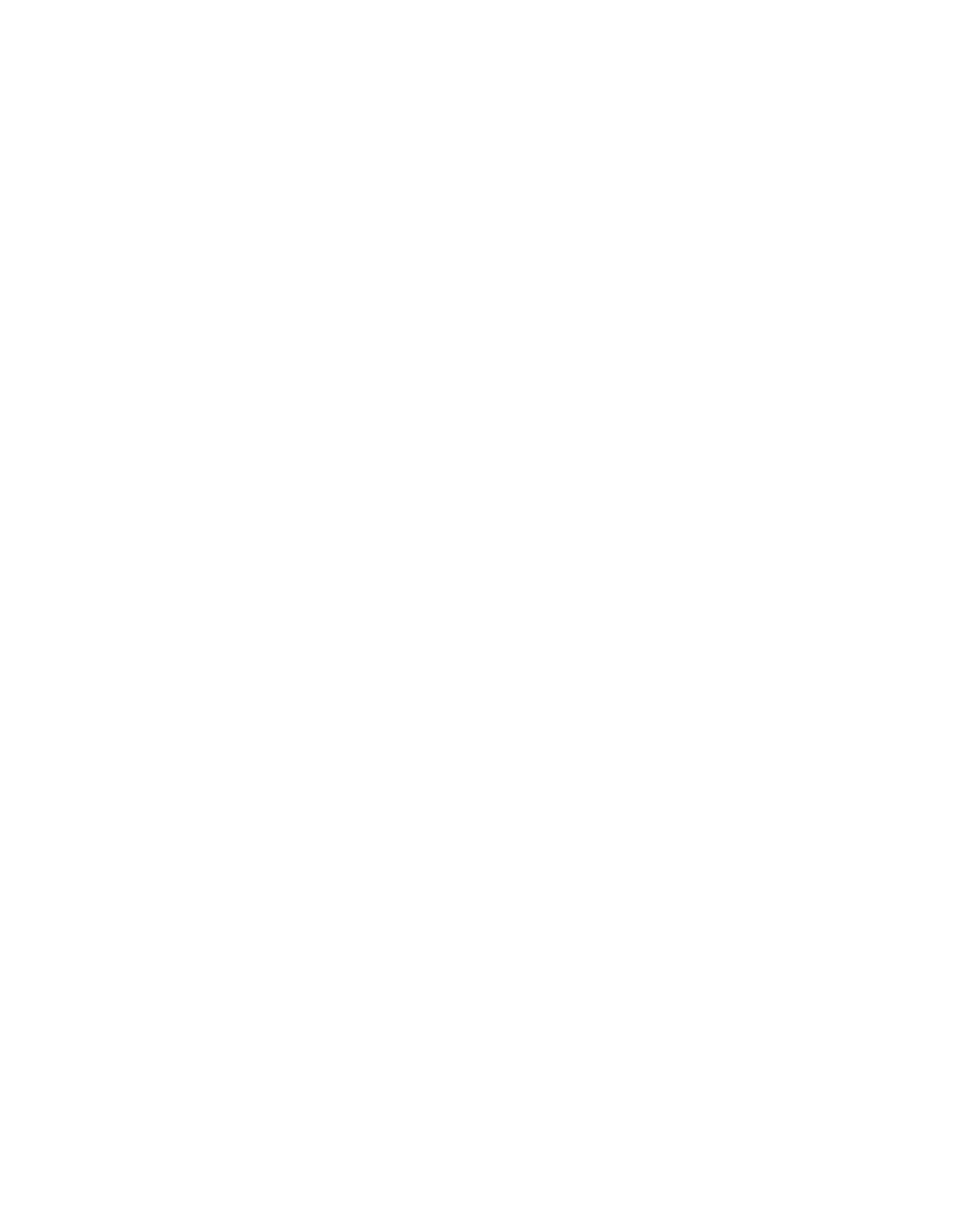# DELAWARE LAW REVIEW

| Volume 14                                                                    | 2013                                                                                                                                           | Number 1    |
|------------------------------------------------------------------------------|------------------------------------------------------------------------------------------------------------------------------------------------|-------------|
|                                                                              |                                                                                                                                                |             |
|                                                                              | <b>TABLE OF CONTENTS</b>                                                                                                                       |             |
|                                                                              | Key Decisions Of 2012 In Delaware Corporate And Alternative Entity Law<br>Bruce L. Silverstein, Kathaleen St. J. McCormick and Tammy L. Mercer | $\mathbf 1$ |
| Nathan Trexler                                                               | Developments In Delaware Health Law: Addressing Prescription Drug Abuse                                                                        | 29          |
| <b>Unfinished Business?</b><br>Michael D. DeBaecke and Victoria A. Guilfoyle | Law Firm Dissolutions: When The Music Stops, Does Anyone Need To Account For Any                                                               | 41          |
| Recent Developments In Labor And Employment Law                              | Allyson Britton DiRocco, Timothy M. Holly, Mary I. Akhimien and Jerry M. Cutler                                                                | 69          |
| Forty Years Of Title IX: History And New Applications<br>Margaret E. Juliano |                                                                                                                                                | 83          |
| The "2010" Amendments To Delaware UCC Article 9<br>Norman M. Powell          |                                                                                                                                                | 91          |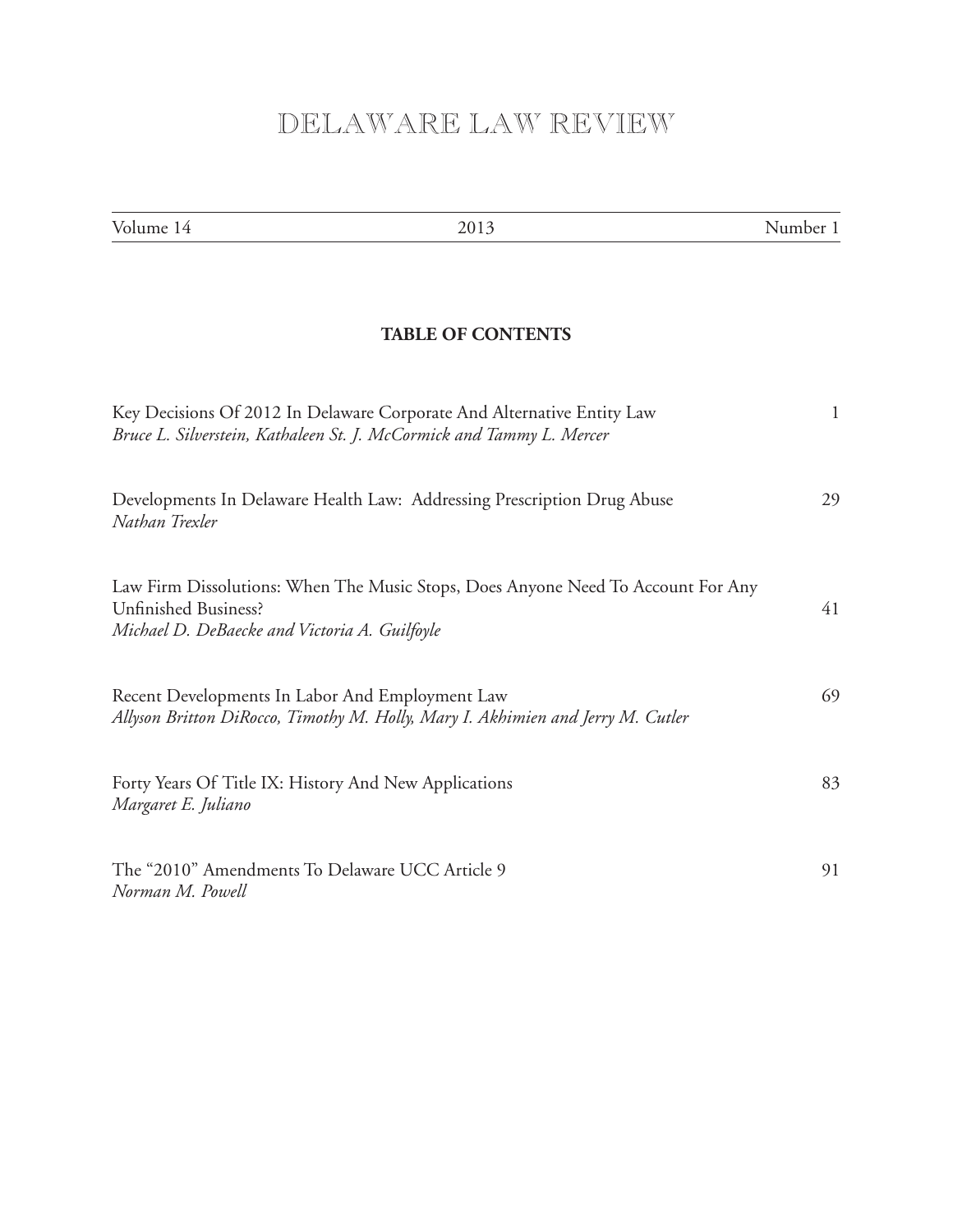The *Delaware Law Review* (ISSN 1097-1874) is devoted to the publication of scholarly articles on legal subjects and issues, with a particular focus on Delaware law. With this issue, the Delaware State Bar Association is changing the focus of the law review format to provide an overview of recent developments in case law and legislature that impacts Delaware practitioners. This shift in the focus of the publication is in keeping with the ever-evolving role of the Delaware State Bar Association to remain relevant to the bar as a practical resource.

The Delaware State Bar Association expresses it gratitude and appreciation to Danielle Gibbs for 4 years of exemplary service as Editor-in-Chief of the *Delaware Law Review*. Alisa E. Moen is the incoming Editor-in Chief. She is a partner at Blank Rome LLP and currently serves as the firm's Corporate Litigation Vice Practice Group Leader.\*

The views expressed in the articles in this issue are solely those of the authors and should not be attributed to the authors' firms, places of employment, or employers, including the State of Delaware, nor do they necessarily represent positions that the authors' law firms or employers might assert in litigation on behalf of clients unless an article specifically so states. While the articles are intended to accurately describe certain areas of the law, they are not intended to be and should not be construed as legal advice.

The *Delaware Law Review* is edited and published semi-annually by the Delaware State Bar Association, 405 North King Street, Suite 100, Wilmington, Delaware 19801. (Telephone 302-658-5279.) Manuscripts may be submitted to the Editorial Board by email or hard copy using Microsoft Word and with text and endnotes conforming to *A Uniform System of Citation* (18th ed. 2005). Please contact the Delaware State Bar Association at the foregoing number to request a copy of our Manuscript Guidelines.

Subscriptions are accepted on an annual one volume basis at a price of \$40, payable in advance; single issues are available at a price of \$21, payable in advance. Notice of discontinuance of a subscription must be received by August of the expiration year, or the subscription will be renewed automatically for the next year.

Printed in the United States.

POSTMASTER: Send address changes to the *Delaware Law Review*, Delaware State Bar Association, 405 North King Street, Suite 100, Wilmington, Delaware 19801.

© Delaware Law Review, 2013. All Rights Reserved.

\*Ms. Moen focuses her practice in the areas of complex commercial, corporate, business and fiduciary disputes. Ms. Moen regularly advises clients with respect to transactional matters involving corporate governance, formation of special purpose entities, and complex commercial transactions. Ms. Moen has successfully tried corporate and commercial cases to conclusion in both federal and state courts, and has focused her practice on matters pending before the Delaware Court of Chancery.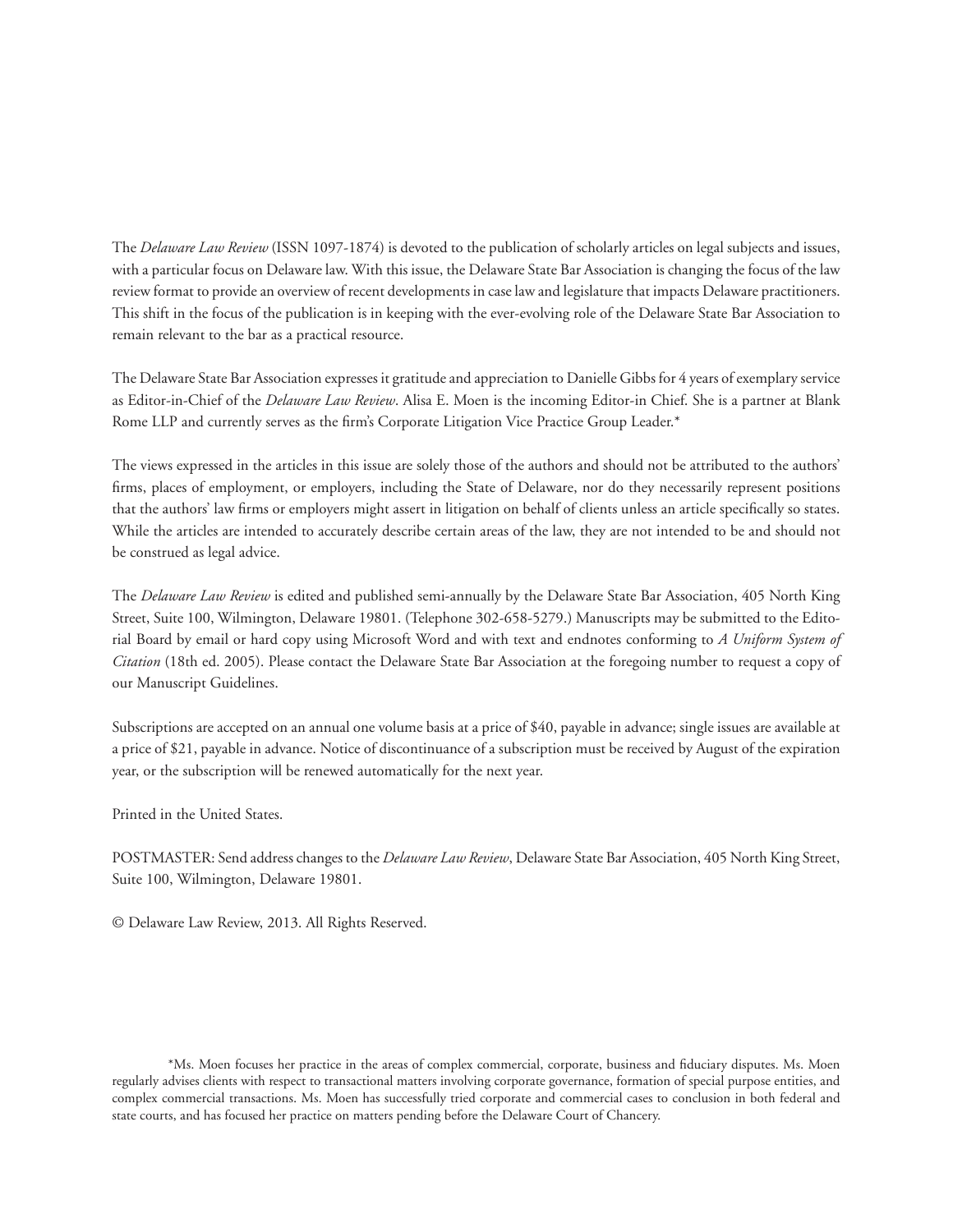# DELAWARE LAW REVIEW

# **Editorial Board**

Alisa E. Moen *Editor-in-Chief*

Honorable Christopher S. Sontchi *Executive Editor*

Karen E. Keller Louis Hering<br>Research Editor Louis Hering<br>Assistant Executive Editor *Research Editor Assistant Executive Editor*

# **Editors**

Abby Lynn Adams Mark M. Billion Mark M. Billion Michele Sherretta Budicak Timothy R. Dudderar Patricia L. Enerio and Matthew E. Fischer Matthew E. Fischer Danielle Gibbs Patricia C. Hannigan Kurt M. Heyman Karen E. Keller Robert J. Krapf Honorable J. Travis Laster

Michael F. McTaggart Peter S. Murphy

Bruce A. Rogers

**Advisor** Honorable Thomas L. Ambro

# **Delaware State Bar Association**

Theresa V. Brown-Edwards *President*

> Rina Marks *Executive Director*

Rebecca Baird *Publications Editor*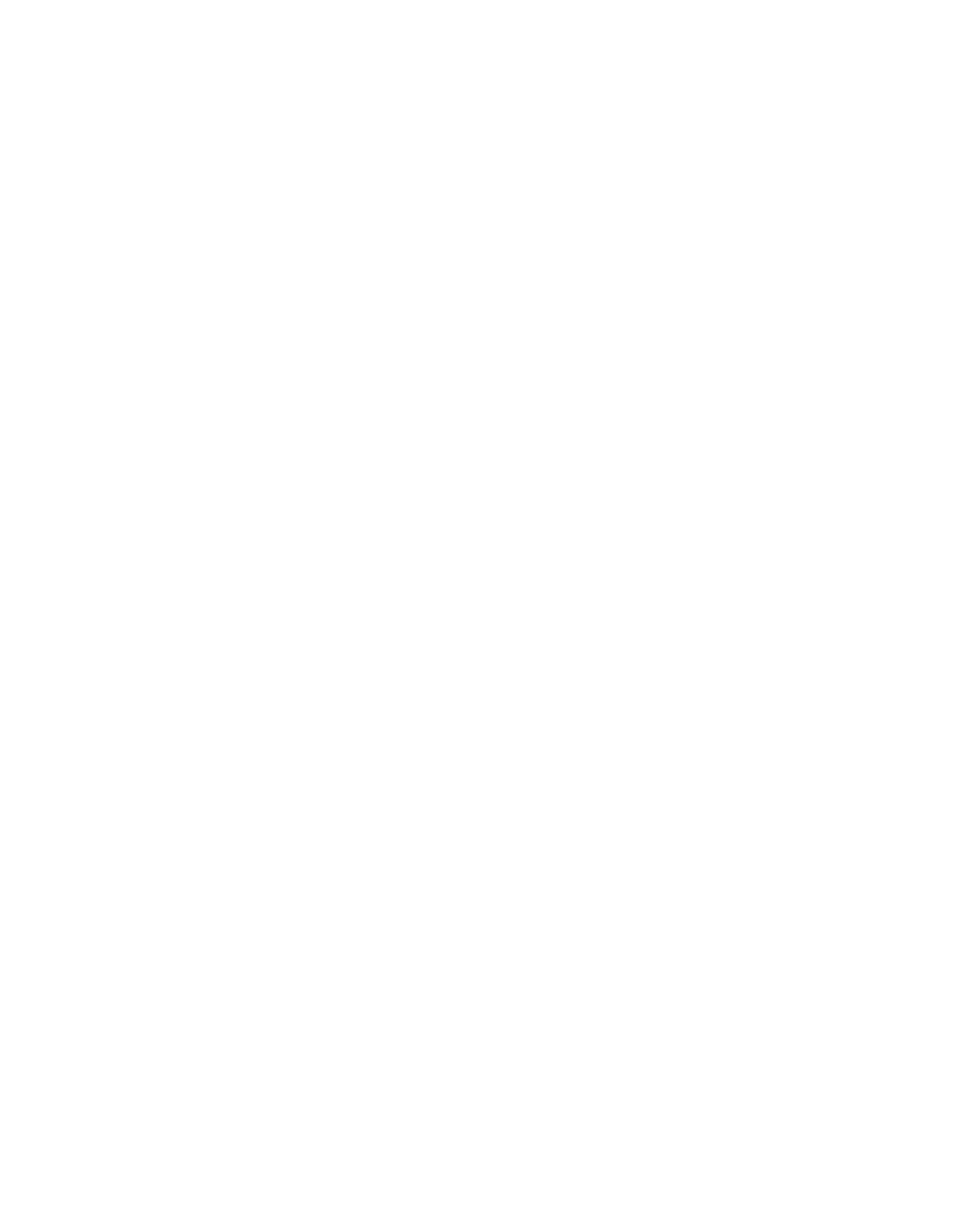# **KEY DECISIONS OF 2012 IN DELAWARE CORPORATE AND ALTERNATIVE ENTITY LAW**

Bruce L. Silverstein, Kathaleen St. J. McCormick and Tammy L. Mercer\*

# **I. CORPORATE LAW**

# **A. Transactions Involving Controlling Stockholders**

In *Americas Mining Corp. v. Theriault* ("*Southern Peru*"),<sup>1</sup> the Delaware Supreme Court affirmed the Court of Chancery's post-trial judgment of more than \$1.3 billion in damages (plus in excess of \$600 million in pre- and postjudgment interest) against a controlling stockholder and its affiliates on the controlled corporation's board of directors. In affirming the judgment, the Delaware Supreme Court established a new rule that the burden of proving the "entire fairness" of "a transaction involving self-dealing by a controlling shareholder" will remain with defendants at trial where the record does not permit a pretrial determination that the burden should be shifted to the plaintiff(s).2 The *Southern Peru* ruling does not address, much less answer, the related question of whether the standard of judicial review at trial will be "entire fairness" or "business judgment" in non-control situations where (i) one or more directors is self-interested or lacks independence, and (ii) a pretrial determination cannot be reached on the question of the proper standard of judicial review.

*Southern Peru* arose out of a merger transaction by which Southern Copper Corporation ("Southern Peru") acquired a 99.15% interest in Minera México, S.A. de C.V. ("Minera") from Southern Peru's controlling stockholder, Grupo México, S.A.B. de C.V. ("Grupo Mexico"), which indirectly owned an absolute majority of Southern Peru's voting shares.3 In consideration of the merger, Grupo Mexico (through a wholly owned subsidiary) acquired 67.2 million shares of Southern Peru stock.<sup>4</sup> The challenged transaction was not subject to a vote of a majority of Southern Peru's minority stockholders.5 The merger was, however, negotiated on behalf of Southern Peru by a four-member special committee of outside directors over a period of eight months.<sup>6</sup> While accepting that the members of the special committee

- 1. 51 A.3d 1213 (Del. 2012) (hereinafter *Southern Peru).*
- 2. *Id.* at 1241-42*.*
- 3. *Id.* at 1218-19*.*
- 4. *Id.* at 1219.
- 5. *See id.* at 1228*.*
- 6. *See id.* at 1219*.*

Mr. Silverstein is a partner in and Mses. McCormick and Mercer are associated with the Corporate Counseling and Litigation Section of Young Conaway Stargatt & Taylor, LLP. While the authors and their firm represented parties in some of the decisions discussed in this Article, the views expressed herein are those of the authors alone and do not necessarily represent the views of their firm or its clients. The authors express their gratitude to members of the Corporate Counseling and Litigation Section of Young Conaway Stargatt & Taylor, LLP, including Emily V. Burton, Benjamin Z. Grossberg, Thomas E. Williams, and Lakshmi A. Muthu for their contributions to this article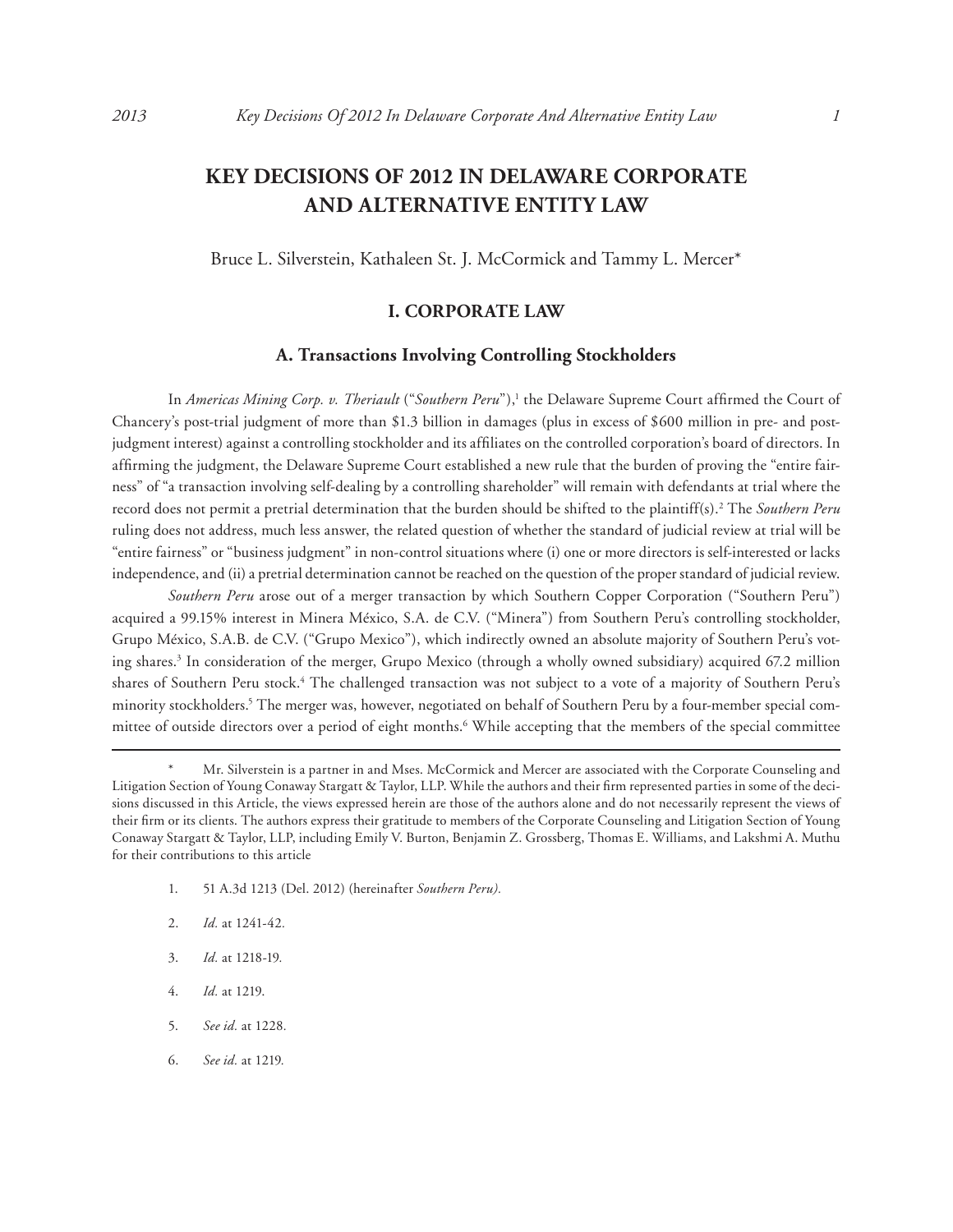were disinterested and independent (even though one member of the committee was not optimally suited to serve on the committee due to a different form of conflict),<sup>7</sup> the Court of Chancery found that the special committee members had a "controlled mindset" that prevented them from functioning in an independent manner.<sup>8</sup> Accordingly, the court required the defendants to carry the burden of proof on the issue of entire fairness.<sup>9</sup>

In affirming the Court of Chancery's ruling, the Delaware Supreme Court rejected the defendants' contention that the trial court erred by failing to make a pre-trial determination of which party bore the burden of proof respecting the question of entire fairness.10 The Supreme Court acknowledged the nature of this inquiry is necessarily fact intensive, and a post-trial determination concerning burden shifting creates "practical problems" because it requires defendants to litigate as if they bore the burden of proof during trial.<sup>11</sup> Nonetheless, the Supreme Court rejected the defendants' argument that this approach would deter corporations from using protective devices. In this regard, the Supreme Court observed that the procedural benefit of burden shifting is a "modest" one,<sup>12</sup> and that the real benefit of a well-functioning special committee is that it is persuasive evidence of a fair process.13 The Supreme Court explained that "[a] fair process usually results in a fair price," and that "the proponents of an interested transaction will continue to be incentivized to put a fair dealing process in place that promotes judicial confidence in the entire fairness of the transaction price."14

The Supreme Court separately affirmed the trial court's determination that the special committee did not function with sufficient independence to earn a shift in the burden in this particular case, in any event.<sup>15</sup> Relatedly, the Supreme Court approvingly quoted the following observation of the Court of Chancery:

A close look at *Tremont* suggests that the [burden shifting] inquiry must focus on how the special committee actually negotiated the deal — was it "well functioning" — rather than just how the committee was set up. The test, therefore, seems to contemplate a look back at the substance, and efficacy, of the special committee's negotiations, rather than just a look at the composition and mandate of the special committee.16

- 7. *See id.* at 1232*.*
- 8. *Id.* at 1245*.*

9. *Id.* at 1242*.* On the merits, the Court of Chancery determined that Grupo Mexico's interest in Minera was worth \$2.4 billion, and that the 67.2 million shares of Southern Peru stock "paid" to Grupo Mexico were worth \$3.7 billion. *Id*. at 1218. Both "values" were contested at trial. *See id*. at 1250-51. The Court of Chancery determined the value of Grupo Mexico's interest in Minera using a form of "fair value" analysis akin to that employed in a statutory appraisal action. *See id*. at 1250. Because the shares of Southern Peru were publicly traded, the Court of Chancery used their trading price to determine the amount paid to Grupo Mexico. *See id.* at 1250 n.62*.*

- 10. *Id.* at 1239-44*.*
- 11. *Southern Peru, 51 A.3d* at 1241*.*
- 12. *Id.* at 1242*.*
- 13. *Id.* at 1243*.*
- 14. *Id.*
- 15. *Id.* at 1241-43*.*
- 16. *Id.* at 1240-41 (quoting the Court of Chancery opinion) (citations omitted)*.*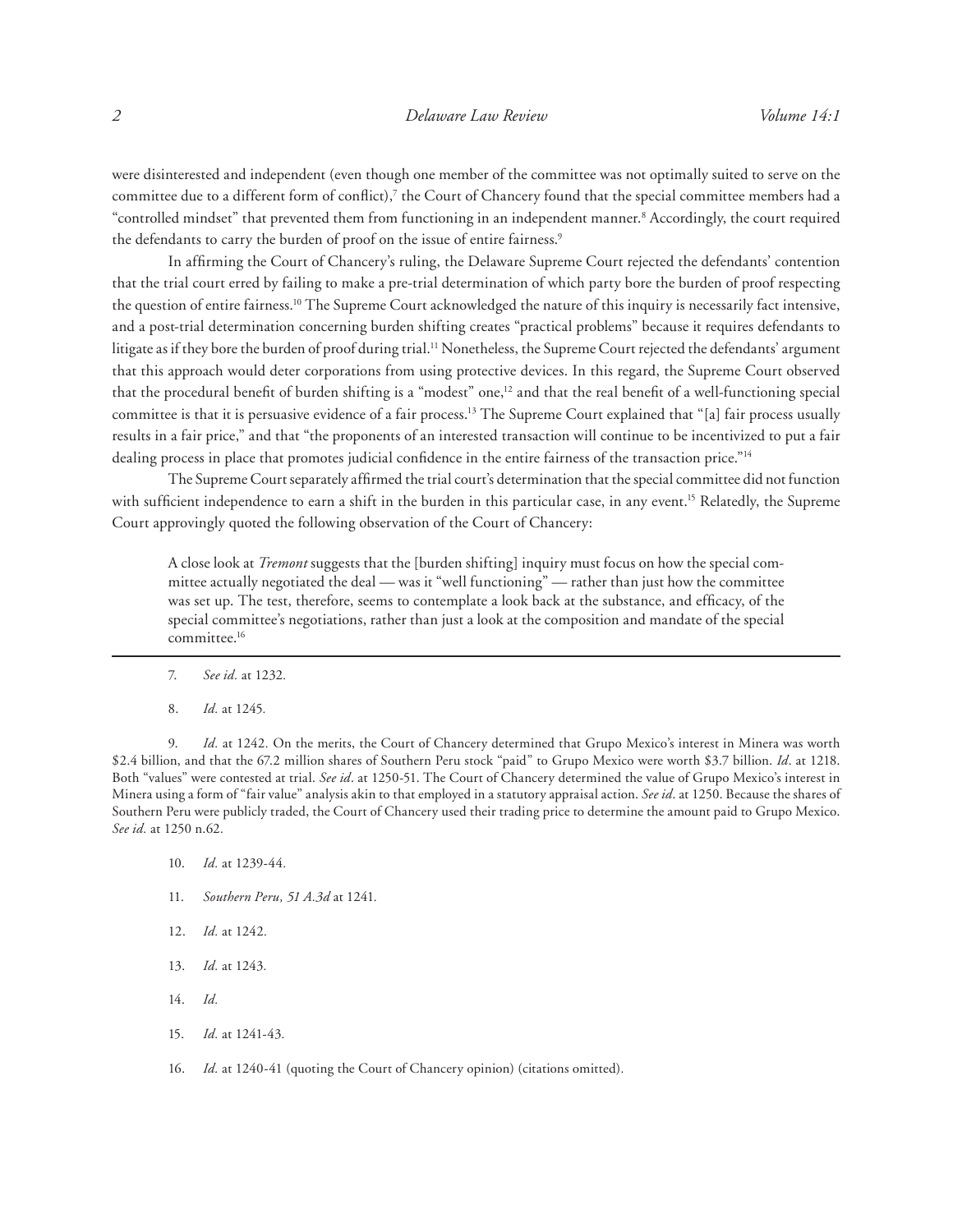In *Frank v. Elgamal*, 17 Vice Chancellor Noble denied a motion to dismiss a claim challenging a merger in which four stockholders of the target corporation — consisting of the CEO, COO, and two non-director officers — collectively held 71.19% of the company's common stock and received different consideration from that paid to the public stockholders, including equity in the acquiror.18 The plaintiffs alleged that these four stockholders constituted a "control group" and argued that their receipt of disparate consideration implicated the "entire fairness" standard under *Kahn v. Lynch Communication Systems, Inc*. 19 The Court of Chancery agreed that the entire fairness standard applied, but did so under *In re John Q. Hammons Hotels, Inc. Shareholder Litigation*, 20 and not *Kahn*. 21 The distinction between the two cases — and the doctrines they establish — is that (i) under *Kahn* the use of a special committee and a majority of the minority vote will not eliminate fairness scrutiny (although either will shift to the burden of proving fairness to the plaintiffs), whereas (ii) under *Hammons*, the use of both prophylactics will eliminate "entire fairness" scrutiny and the business judgment rule will be applicable.<sup>22</sup>

The transaction challenged in *Frank* was a merger through which American Surgical Holdings, Inc. ("American Surgical") was acquired by Great Point Partners I, L.P. ("Great Point") for \$2.87 in cash per share of common stock.<sup>23</sup> When the board of American Surgical approved the merger, all members of the alleged control group (a) agreed to vote for the merger, (b) exchanged some, but not all, of their common stock in American Surgical (17.4% of the outstanding common stock) for preferred stock representing 14.9% of the equity of Great Point, and (c) signed employment agreements with the corporation surviving the merger.<sup>24</sup> The merger was **not** subject to a "majority-of-the-minority" vote requirement.<sup>25</sup> Accordingly, absent a termination of the merger agreement in advance of a stockholder vote, the voting agreements assured stockholder approval of the merger.<sup>26</sup>

In denying the defendants' motion to dismiss the complaint, the Court of Chancery determined that the plaintiffs' allegations were sufficient to support an inference that the stockholders who received disparate treatment in the merger were a "control group."<sup>27</sup> Accordingly, because the merger was not conditioned on a vote of a majority of the minority stockholders, the court held that the merger would be judged by the "entire fairness" standard if the plaintiffs later established that the alleged control group was, in fact, a control group.28 Although the outcome in *Frank* favored the stockholder

- 17. C.A. No. 6120-VCN, 2012 Del. Ch. LEXIS 62 (Del. Ch. Mar. 30, 2012).
- 18. *Id.* at \*3, 8-9.
- 19. 638 A.2d 1110 (Del. 1994) (cited at 2012 Del. Ch. LEXIS 62, at \*24).
- 20. C.A. No. 758-CC, 2009 Del. Ch. LEXIS 174 (Del. Ch. Oct. 2, 2009) (hereinafter *Hammons).*
- 21. *Frank,* 2012 Del. Ch. LEXIS 62, at \*25-26.
- 22. *Id.*
- 23. *Id.* at \*6*.*
- 24. *Id.* at \*8-9*.*
- 25. *Id.* at \*33*.*
- 26. *Id.* at \*33-38*.*
- 27. *See id.* at \*26-29*.*
- 28. *See id.* at \*26*.*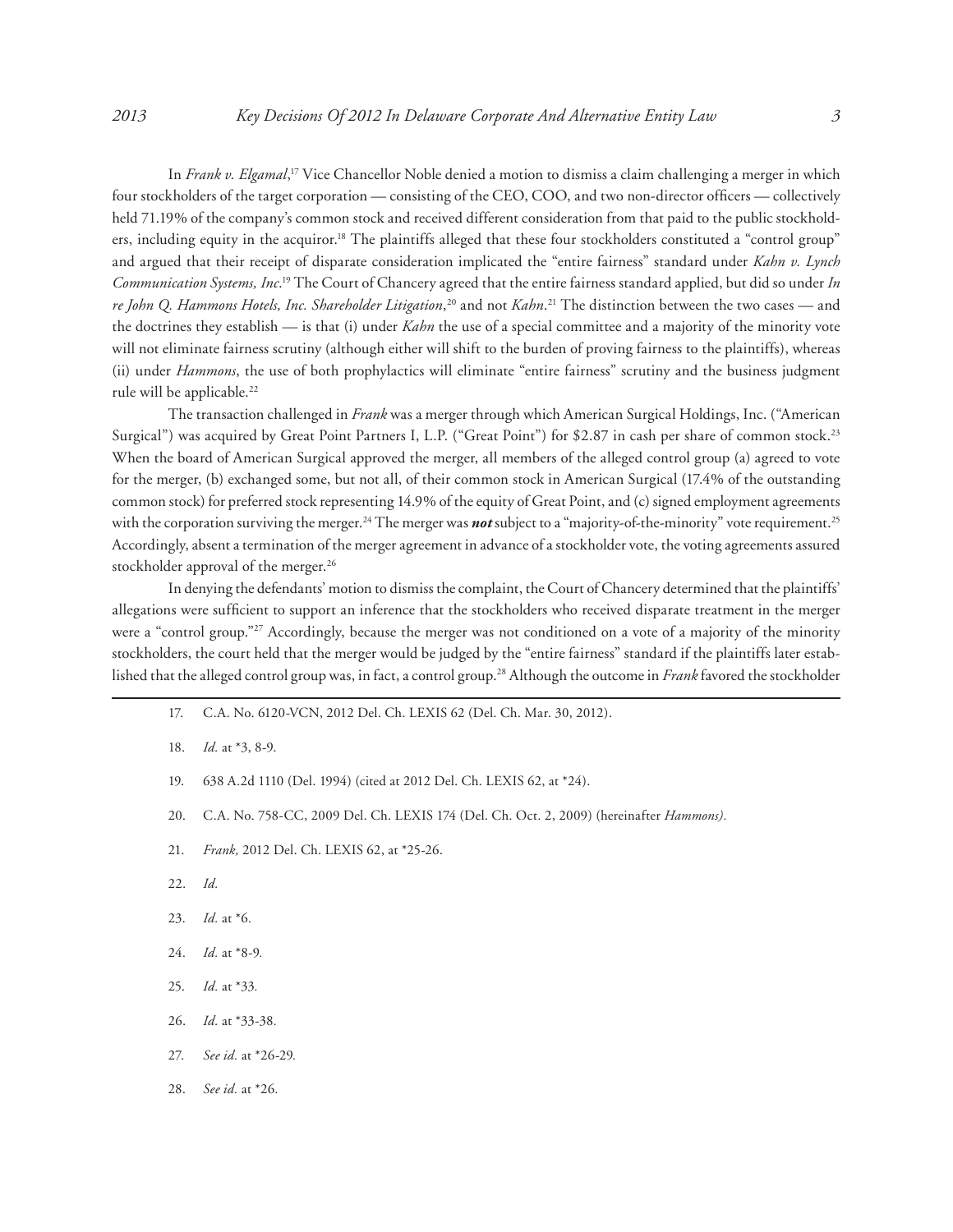plaintiffs in that particular case, the court's application of *Hammons* is a divergence from *Kahn* that permits a merger in which a controlling stockholder (or control group) receives disparate treatment to receive business judgment protection if appropriate procedural safeguards are employed. The Delaware Supreme Court has yet to address this specific legal issue.

In *In re Delphi Financial Group Shareholder Litigation*, 29 Vice Chancellor Glasscock found that the plaintiffs had established a probability of proving that a controlling stockholder committed a breach of fiduciary duty by insisting that super-voting stock receive greater per-share merger consideration than ordinary voting stock where (i) the company's certificate of incorporation required equal treatment of the two classes of stock in a merger,<sup>30</sup> (ii) the merger was conditioned on an amendment to the certificate of incorporation that would eliminate the equal treatment provision,<sup>31</sup> and (iii) the proposed charter amendment and merger were negotiated by a special committee of disinterested and independent directors and conditioned on a vote of a majority of the minority public stockholders.32 Nonetheless, the court declined to grant a preliminary injunction against the proposed transaction on the grounds that the stockholders could be made whole in a post-merger damages proceeding.<sup>33</sup> Thereafter, Delphi agreed to pay an additional \$49 million to the public stockholders.<sup>34</sup>

In *Delphi*, Tokio Marine Holdings, Inc. ("Tokio") made an offer to acquire Delphi Financial Group, Inc. ("Delphi") in an all-cash, third party merger.35 Delphi had two classes of common stock: (i) Class A shares, which had one vote per share, and (ii) Class B shares, which had ten votes per share.<sup>36</sup> The certificate of incorporation provided that the Class B shares were convertible into Class A shares on the sale of the company and would receive the same consideration in the sale as the Class A shares.<sup>37</sup> Robert Rosenkranz ("Rosenkranz") was Delphi's founder, Chairman, and CEO.<sup>38</sup> Additionally, although Rosenkranz owned less than 13% of Delphi's equity, he controlled 49.9% of the vote — largely through the Class B shares, which were owned exclusively by Rosenkranz and his affiliates.<sup>39</sup>

In 2011, Tokio contacted Rosenkranz about the possible acquisition of Delphi.<sup>40</sup> Rosenkranz negotiated with Tokio, and Tokio offered \$45 per share, which was a 106% premium over the market price of the Class A shares.<sup>41</sup> After

- 29. C.A. No. 7144-VCG, 2012 Del. Ch. LEXIS 45 (Del. Ch. Mar. 6, 2012).
- 30. *Id.* at \*42*.*
- 31. *Id.* at \*52*.*
- 32. *See id.* at \*4-5, 52
- 33. *Id.* at \*7, 73, 74*.*

34. *See* Transcript at 7-8, *In re* Delphi Fin. Grp. S'holder Litig., C.A. No. 7144-VCG (Del. Ch. July 31, 2012) (hereinafter *Delphi* Trans.); Order at 3, 6, *In re* Delphi Fin. Grp. S'holder Litig., C.A. No. 7144-VCG (Del. Ch. July 31, 2012) (hereinafter *Delphi*  Order*).*

- 35. *See Delphi,* 2012 Del. Ch. LEXIS 45, at \*3-4*.*
- 36. *Id.* at \*3*.*
- 37. *Id.* at \*12*.*
- 38. *Id.* at \*8*.*
- 39. *Id.* at \*10-11*.*
- 40. *Id.* at \*15*.*
- 41. *Id.* at \*20*.*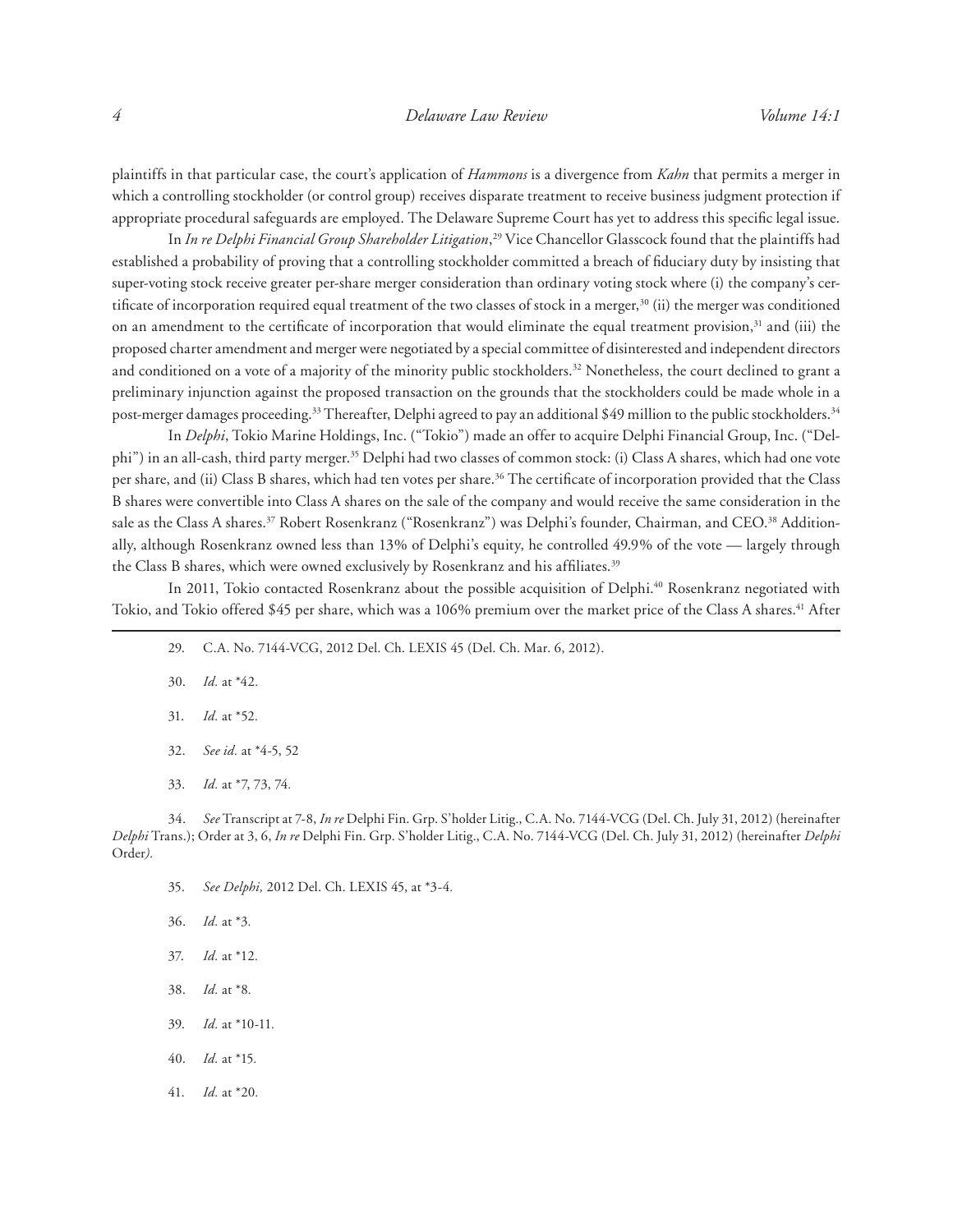those negotiations, Rosenkranz informed Delphi's board of directors (the "Delphi Board") that he would not vote for a sale at \$45 per share, but that he was willing to vote for a merger that provided greater consideration for his Class B shares.<sup>42</sup> The Delphi Board established a special committee to negotiate with Rosenkranz over the price he would accept for the Class B shares.43 After originally demanding \$59 per share, Rosenkranz and the special committee ultimately agreed upon \$53.875 for the Class B shares.<sup>44</sup> At the same time, Rosenkranz further negotiated with Tokio for a per share price to be paid to all stockholders without a differential.<sup>45</sup> Tokio agreed to pay \$46 per share.<sup>46</sup> Delphi then informed Tokio that the aggregate amount of the consideration should be allocated \$53.875 for the Class B and \$44.875 for the Class A.<sup>47</sup> The merger was conditioned upon a majority of Class A shares held by the public (and not Rosenkranz or his affiliates) being voted in favor of both (i) an amendment to the certificate of incorporation allowing the Class A shares and Class B shares to receive different consideration in a merger, and (ii) a post-amendment merger.<sup>48</sup> During the negotiation of the merger, Rosenkranz also discussed with Tokio either continuing certain terminable contracts that Delphi had with a Rosenkranz affiliate or Tokio actually purchasing the affiliate from Rosenkranz.<sup>49</sup> The Court found (preliminarily) that no agreement was reached, but that Rosenkranz expected to complete an agreement with Tokio shortly after the merger closed.<sup>50</sup>

In considering a motion for a preliminary injunction against the proposed merger, the Court "assume[d]" (but did not determine) that the *Hammons* rubric applied.51 Despite the use of both a special committee and a majority of minority vote, however, the Court determined that the plaintiffs established a probability of success that "in negotiating for disparate consideration and only agreeing to support the merger if he received it, Rosenkranz violated duties to the stockholders."52 The court did not identify the specific "duties" it found Rosenkranz likely to have violated.

In *In re Synthes, Inc. Shareholder Litigation*, 53 Chancellor Strine dismissed a complaint arising out of the acquisition of Synthes, Inc. ("Synthes") by an unaffiliated third party in which the same consideration was paid to all stockholders of Synthes, including Synthes's founder, CEO, and alleged controlling shareholder, Hansjoerg Wyss ("Wyss"). In so doing, the court rejected the plaintiffs' effort to state a claim that Wyss was self-interested in the merger on account of an alleged

- 42. *Id.* at \*20, \*29*.*
- 43. *Id.* at \*20-23*.*
- 44. *Id.* at \*30-31*.*
- 45. *Id.* at \*28-30*.*
- 46. *Id.* at \*30*.*
- 47. *Id.* at \*32*.*
- 48. *Id.* at \*33*.*
- 49. *Id.* at \*34-36*.*
- 50. *Id.* at \*35*.*
- 51. *Id.* at \*43 n.57*.*
- 52. *Id.* at \*61*.*
- 53. 50 A.3d 1022, 1031, 1046 (Del. Ch. 2012).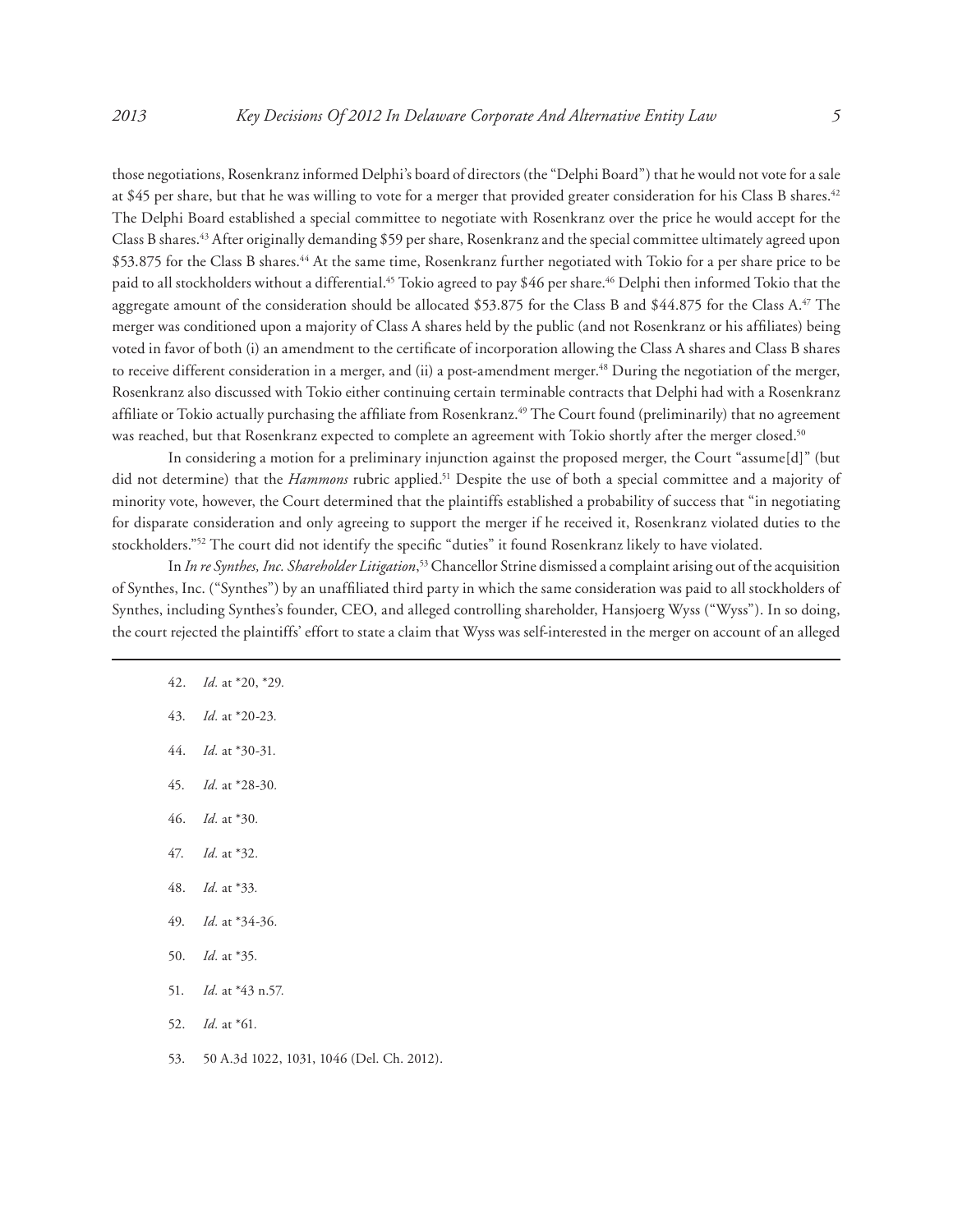need for liquidity.54 The court found, among other things, that the complaint was devoid of any well-pleaded allegations that would support an inference that Wyss had conflicting interests with the common stockholders sufficient to "justify invocation of the entire fairness standard."55

The litigation in *Synthes* arose out of a merger by which Johnson and Johnson Company ("J&J") acquired Synthes for blended consideration consisting of 65% stock and 35% cash.<sup>56</sup> Although Wyss received the same consideration as all other holders of common stock, the plaintiffs alleged that Wyss "received liquidity benefits [in the J&J transaction] that were not shared equally with the rest of the stockholders and colored his decision to support the Merger."<sup>57</sup> The plaintiffs also argued that this alleged need for liquidity caused Wyss "to supposedly improperly reject further consideration of [another bid]" in which Wyss would be required to rollover shares.58 The court assumed, for the purpose of considering the defendants' dismissal motion, that Wyss was a controlling stockholder and that he was actively involved in negotiating the merger, and focused its analysis on the question of whether Wyss had a disabling conflict giving rise to heightened scrutiny.59

In rejecting the plaintiffs' invocation of the entire fairness standard of review, the court applied the general rule that a controller's need for liquidity does not create a conflict of interest sufficient to give rise to scrutiny under the entire fairness standard except under "very narrow circumstances" that were not pleaded by the plaintiffs.<sup>60</sup> The court also observed that Wyss had no obligation to consider an alternative that would have required him to roll over shares to his detriment but to the minority shareholders' benefit, and that Delaware law does not "impose on controlling stockholders a duty to engage in self-sacrifice for the benefit of minority shareholders."<sup>61</sup>

# **B. Transactions Involving** *"Revlon"* **Scrutiny**

In *In re El Paso Corp. Shareholder Litigation*,<sup>62</sup> Chancellor Strine determined that the stockholder plaintiffs established a probability of proving the process that led to an agreement by which El Paso Corp. ("El Paso") would be acquired by Kinder Morgan, Inc. ("Kinder") was tainted by questionable negotiating decisions and conflicts of interest on the part of El Paso's CEO and investment banker. Nonetheless, the court declined to grant a preliminary injunction that would have delayed or prevented a vote by the stockholders of El Paso, because (i) there was no rival bidder for El Paso that the merger agreement was precluding, and (ii) the merger represented a substantial premium over market and the El Paso stockholders "may find [it] desirable in current market conditions, despite the disturbing behavior that led to its final

- 54. *Id.* at 1034-38*.*
- 55. *Id.* at 1031*.*
- 56. *Id.* at 1024*.*
- 57. *Id.* at 1034*.*
- 58. *Id.* at 1029 n.27, 1034*.*
- 59. *Id.* at 1034*.*
- 60. *Id.* at 1035, 1036*.*
- 61. *Id.* at 1040*.*
- 62. 41 A.3d 432 (Del. Ch. 2012).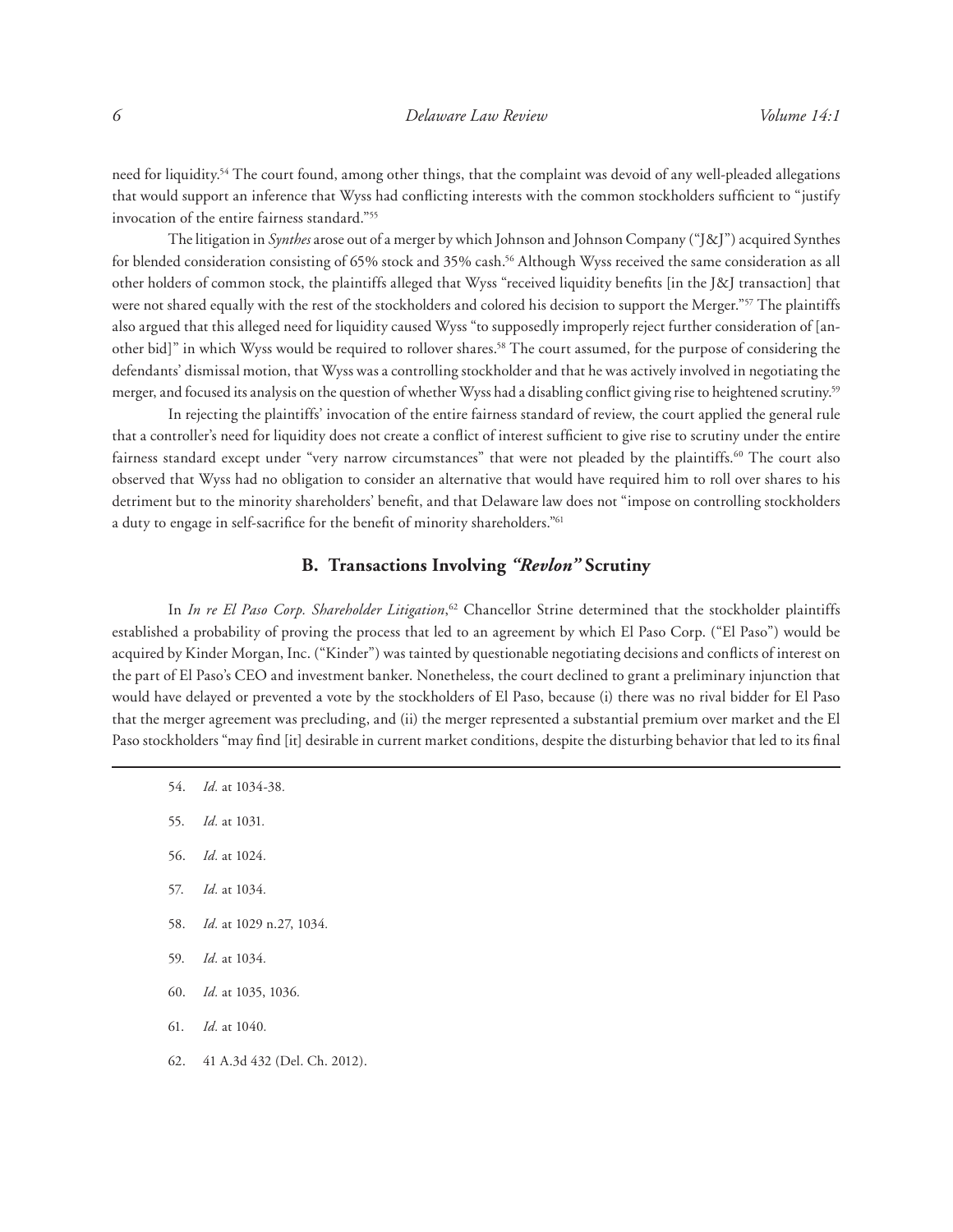terms."63 The parties ultimately agreed to terms of a settlement, which was approved by the court, whereby the defendants paid \$110 million in consideration of a global release of the plaintiffs' claims pertaining to the challenged transaction.<sup>64</sup>

In concluding that the plaintiffs had established a probability of success on their claims under *Revlon*, the court reaffirmed that:

[*Revlon*] does not exist as a license for courts to second-guess reasonable, but arguable, questions of business judgment in the change of control context, but to ensure that the directors take reasonable steps to obtain the highest value reasonably attainable and that their actions are not compromised by impermissible considerations, such as self-interest.<sup>65</sup>

The court observed that the plaintiffs had succeeded in implicating "the core animating principle of *Revlon*"66 by demonstrating that the "debatable tactical decisions were motivated not by a principled evaluation of the risks and benefits to the company's stockholders, but by a fiduciary's consideration of his own financial or other personal self-interests."<sup>67</sup>

Specifically, the court found that the following facts, among others, demonstrated that the plaintiffs were likely to succeed in proving that the transaction was motivated by a fiduciary's self-interest: *First*, Goldman Sachs was conflicted with respect to the transaction because it owned approximately 19% of Kinder (valued at approximately \$4 billion), controlled two seats on Kinder's board of directors, and had placed two senior Goldman Sachs principals in those seats.68 These conflicts were only partially disclosed to El Paso's board of directors (the "El Paso Board").69 *Second*, Morgan Stanley, which was retained by El Paso as an adjunct to Goldman Sachs to advise exclusively on a sale of the company to Kinder, was constrained in several ways that compromised its ability to give independent advice on that deal.70 *Third*, El Paso's CEO was conflicted because he was interested in acquiring El Paso's E&P business from Kinder in connection with the sale of El Paso,<sup>71</sup> this conflict was not disclosed to the El Paso Board, which had relied on the CEO to conduct the negotiations with Kinder,<sup>72</sup> and the CEO made proposals at levels below those authorized by the El Paso Board when negotiating with Kinder.73 *Fourth*, Goldman Sachs reduced its valuation of the spin-off alternative after Kinder made its

63. *Id.* at 434-35*.*

64. *See* Stipulation and Agreement of Settlement, *In re* El Paso Corp. S'holder Litig., C.A. No. 6949-CS (Del. Ch. Sept. 7, 2012); Final Order and Judgment, *In re* El Paso Corp. S'holder Litig., *C.A. No. 6949-CS (Del. Ch. Dec. 3, 2012).*

- 65. *El Paso*, 41 A.3d at 439.
- 66. *Id.*
- 67. *Id.*
- 68. *Id.* at 440*.*
- 69. *Id.* at 434*.*
- 70. *Id.* at 442*.*
- 71. *Id.* at 443-44*.*
- 72. *Id.*
- 73. *Id.* at 445*.*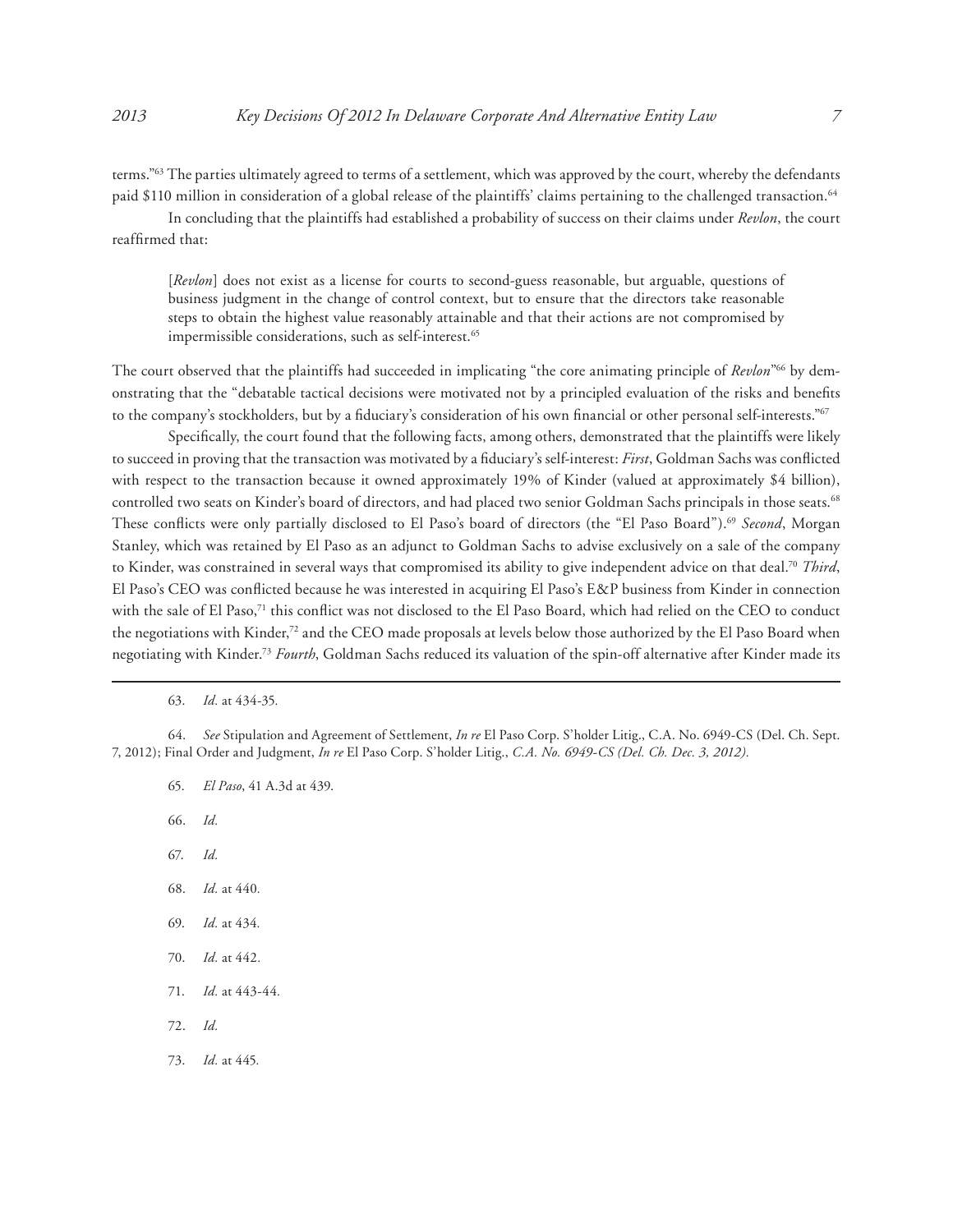acquisition proposal.74 *Finally*, the merger agreement could not be terminated if a favorable bid emerged for only one of El Paso's two main businesses, which the Court concluded was a valuable alternative to the merger, and the termination fee was high when measured against only the portion of El Paso's business that Kinder intended to retain, making a competing offer by another party with a similar interest "very expensive."75

In the *Synthes* decision (discussed *supra* Section I.A), Chancellor Strine dismissed the complaint, in part on the grounds that *Revlon* scrutiny did not apply to a 65% stock, 35% cash deal.76 The plaintiffs alleged that *Revlon* applied because the stockholders received mixed consideration of 65% J&J stock and 35% cash for their stock, and that this blended consideration represented their last chance to receive a premium for their shares.77 The court observed this transaction did not result in a change of control because, post-merger, the stockholders would hold shares in a company whose shares are held in a large, fluid market.78 The Court further observed that outcome was compelled by the Delaware Supreme Court in *In re Santa Fe Pacific Corp. Shareholder Litigation*, 79 in which "the Supreme Court held that a merger transaction involving nearly equivalent consideration of 67% stock and 33% cash did not trigger *Revlon* review when there was no basis to infer that the stock portion of that consideration was stock in a controlled company."80

# **C.** *"Caremark"* **Claims**

In two cases in 2012, the Court of Chancery considered various "oversight" claims – commonly known as "*Caremark*" claims – that directors knowingly caused or consciously permitted the corporation to violate positive law, or failed utterly to attempt to establish a reporting system or other oversight mechanism to monitor the corporation's legal compliance.81 Such claims were first recognized by the Court of Chancery in *In re Caremark International Inc. Derivative Litigation*, 82 and were subsequently recognized and further developed by the Delaware Supreme Court in *Stone v. Ritter*. 83

In *South*, Vice Chancellor Laster determined that the plaintiffs were unsuccessful in pleading a *Caremark* claim. The plaintiffs' complaint in *South* was filed in response to Hecla Mining Company's ("Hecla") issuance of a press release announcing that it was lowering its projections for silver production and in response to the United States Mine Safety and

- 76. *Synthes,* 50 A.3d at 1047-48*.*
- 77. *Id.* at 1047*.*
- 78. *Id.* at 1047-48*.*
- 79. 669 A.2d 59, 71 (Del. 1995).
- 80. 50 A.3d at 1048.

- 82. 698 A.2d 959 (Del. Ch. 1996).
- 83. 911 A.2d 362 (Del. 2006).

<sup>74.</sup> *See id*. at 441*.*

<sup>75.</sup> *Id.* at 445*.*

<sup>81.</sup> *See* South v. Baker, C.A. No. 7294-VCL, 2012 Del. Ch. LEXIS 229 (Del. Ch. Sept. 25, 2012) (hereinafter *South*); and La. Mun. Police Emps.' Ret. Sys. v. Lennar Corp., C.A. No. 7314-VCG, 2012 Del. Ch. LEXIS 230 (Del. Ch. Oct. 5, 2012) (hereinafter *Lennar*).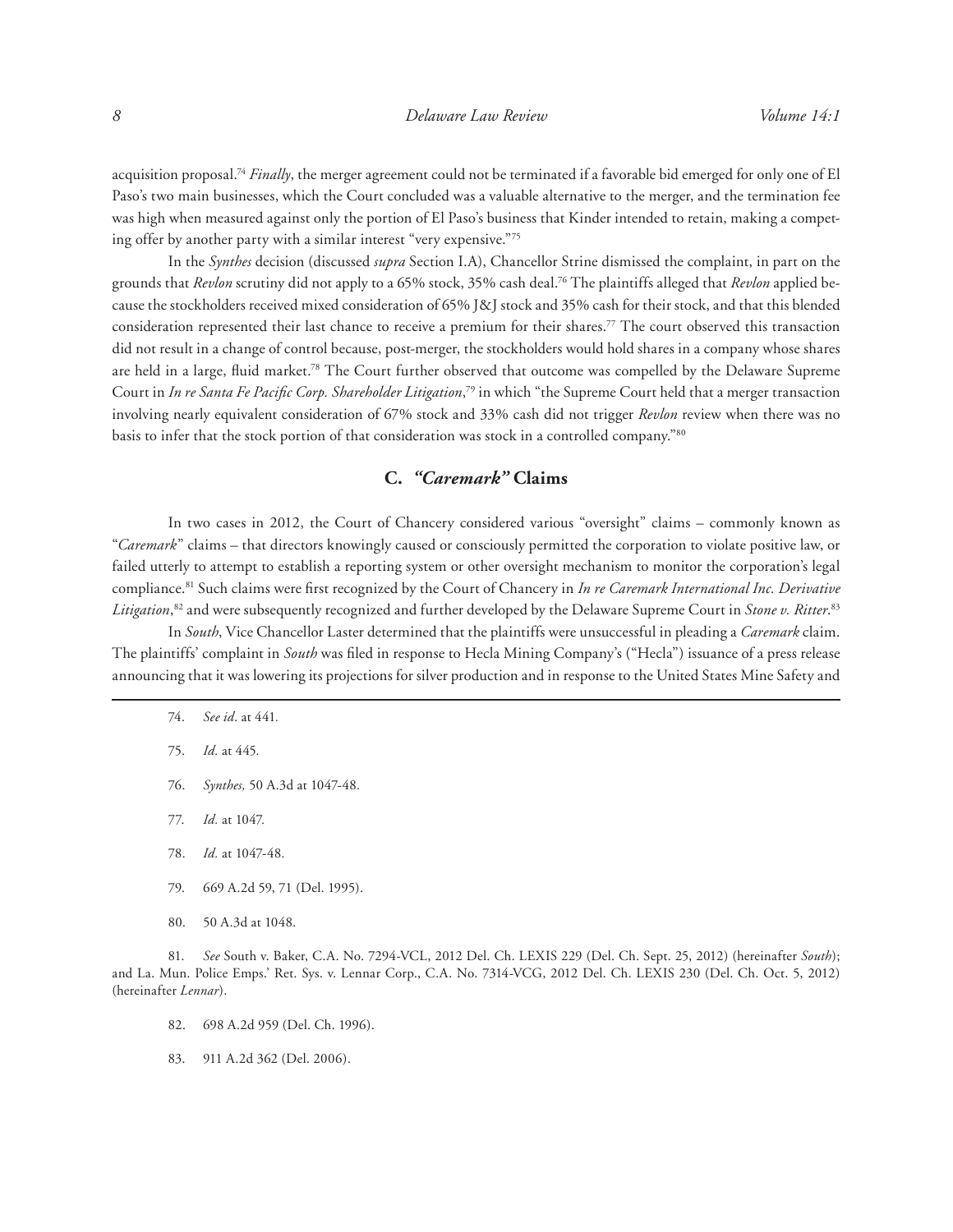Health Administration's issuance of "a press release noting that Hecla had been cited for numerous safety violations."84 The complaint alleged that a series of safety incidents at Hecla's Lucky Friday mine in northern Idaho constituted "red flags" for the board.<sup>85</sup> In dismissing the complaint, the court observed that the plaintiffs failed to cite any positive law that the board consciously violated or facts from which such a decision could be inferred,<sup>86</sup> failed to indicated that the Lucky Friday incidents were connected, that the board was informed of such incidents, or whether the board responded to such information,<sup>87</sup> and failed to allege facts from which the court could infer a sustained or systematic failure.<sup>88</sup> To the contrary, the plaintiffs alleged that the Hecla board formed a Safety Committee of outside board members, which affirmatively refuted allegations of a systemic failure.<sup>89</sup>

The Court of Chancery dismissed the complaint in *South* pursuant to Rule 23.1 with prejudice and without leave to amend.90 However, the court made the dismissal of the complaint with prejudice only as to the named plaintiffs, and expressly noted that the dismissal would not have preclusive effect on "the efforts of more diligent stockholders to investigate potential claims and, if warranted, file suit."91 Additionally, the court observed that Delaware courts have "admonished stockholders repeatedly to use Section 220 of the General Coropration Law,<sup>92</sup> to obtain books and records and investigate their claims before filing suit,"93 and the court criticized the plaintiffs' hasty filing and failure to make a "deliberate and thorough pre-suit investigation."94

Vice Chancellor Glasscock's decision in *Lennar*, however, demonstrates that not all efforts to use Section 220 to investigate *Caremark* claims will succeed. In *Lennar*, the court declined to order an inspection of books and records for the asserted purpose of investigating putative *Caremark* claims on the grounds that the plaintiff did not provide a "credible basis" for investigating such a claim.<sup>95</sup> The two bases for investigation proffered by the plaintiff, and which the court found to be insufficient, were (a) past lawsuits concerning the missclassification of employees to avoid paying overtime, and (b) two news articles reporting that Lennar is one of many companies being investigated by the Department of Labor.96

- 84. *South,* 2012 Del. Ch. LEXIS 229, at \*1.
- 85. *Id.* at \*35-40*.*
- 86. *Id.* at \*33*.*
- 87. *Id.* at \*35*.*
- 88. *Id.* at \*40*.*
- 89. *Id.* at \*40*.*
- 90. *Id.* at \*5*.*
- 91. *Id.* at \*5, 42-45*.*
- 92. DEL. CODE ANN. TIT. 8, § 220.
- 93. *South*, 2012 Del. Ch. LEXIS 229, at \*2.
- 94. *Id.* at \*2-5, 61.
- 95. *Id.* at \*2.
- 96. *See id.* at \*4-14.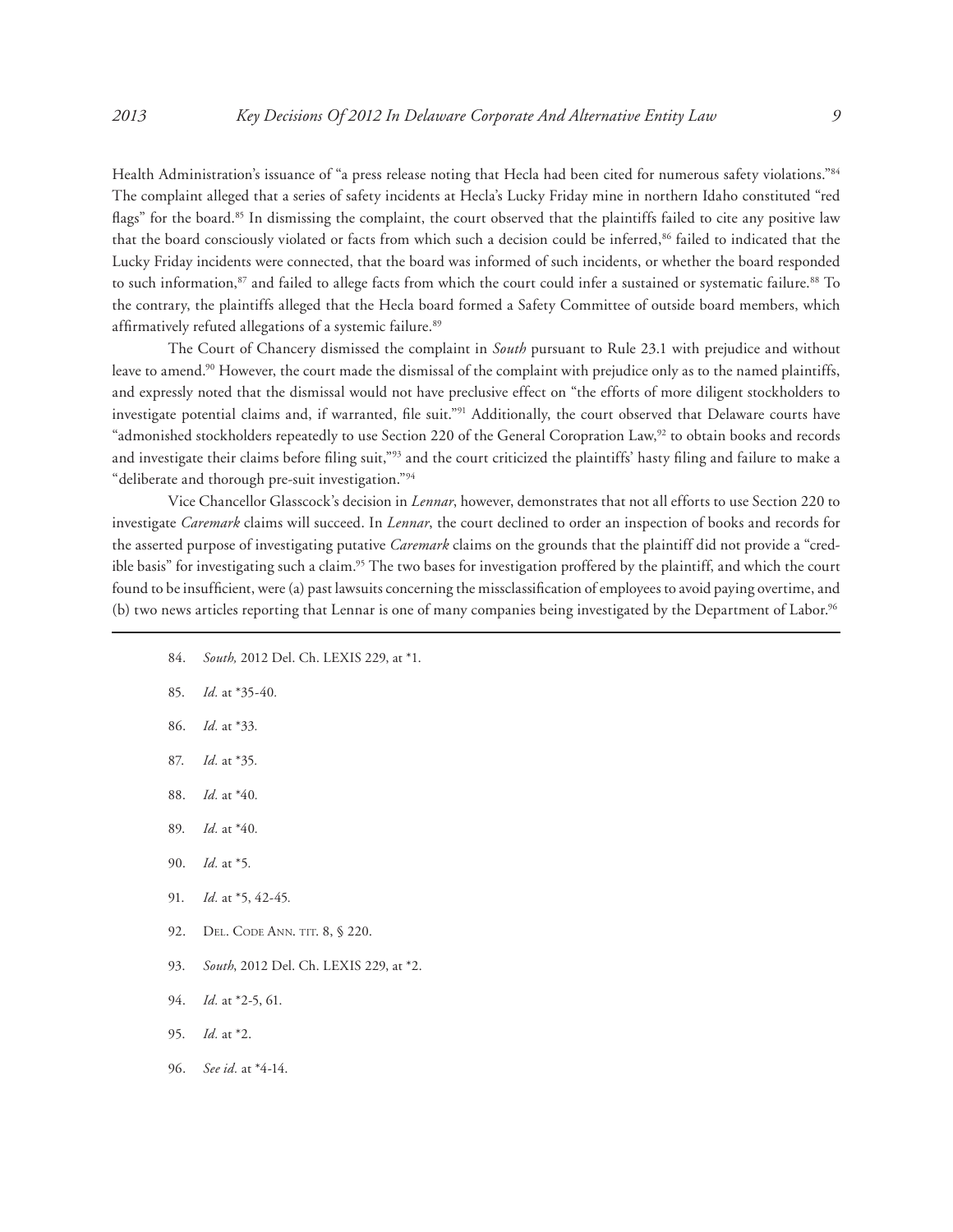### **D. Confidentiality Agreements And Standstill Agreements**

### **1. Confidentiality Agreements**

In *Martin Marietta Materials, Inc. v. Vulcan Materials Co.*, 97 the Delaware Supreme Court affirmed a decision by the Court of Chancery, enjoining Martin Marietta Materials, Inc. ("Martin") from pursuing an unsolicited effort to acquire Vulcan Materials Company ("Vulcan") for a period of four months, based on a post-trial determination that Martin had violated two confidentiality agreements with Vulcan, prohibiting Martin from disclosing certain non-public information obtained from Vulcan during prior, failed discussions pertaining to a potential consensual business combination. After Vulcan ended the consensual negotiations, Martin launched an unsolicited exchange offer and concurrently filed suit in the Court of Chancery to obtain a declaration that Martin did not breach the non-disclosure agreements in connection with its exchange offer.98 Vulcan counterclaimed for breach of the agreements.99 The Court of Chancery held that Martin violated the non-disclosure agreements by impermissibly disclosing non-public information obtained from the prior consensual negotiations, and enjoined the hostile takeover bid for a four month period.<sup>100</sup>

On appeal, the Delaware Supreme Court reviewed the lower court's interpretation of the relevant contracts *de novo*. 101 In addition, the Supreme Court rejected Martin's argument that the Court of Chancery erroneously converted the relevant confidentiality agreements into standstill agreements, holding that while it is undisputed that the agreements at issue were "true confidentiality agreements, not standstill agreements," which did not "categorically preclude Martin from making a hostile takeover bid for Vulcan[,] [w]hat they did was preclude Martin from using and disclosing Vulcan's confidential, nonpublic information except insofar as the agreements themselves permitted."<sup>102</sup>

In so holding, the Delaware Supreme Court defined the contents and purposes of these respective forms of agreements, observing that

Standstill agreements and confidentiality agreements are qualitatively different. A standstill agreement expressly prohibits specific conduct by a contracting party to acquire control of the other contracting party. Typically, a standstill agreement will prohibit a hostile bid in any form, including a hostile tender offer to acquire stock control of the other contracting party and/or a proxy contest to replace all or some of its directors. Standstill prohibitions do not require, or in any way depend upon, a contracting party's use or disclosure of the other party's confidential, nonpublic information. Rather, a standstill agreement is intended to protect a contracting party against hostile takeover behavior, as distinguished from the unauthorized use or disclosure of the other party's confidential nonpublic information.

A confidentiality agreement, in contrast, is intended and structured to prevent a contracting party from using and disclosing the other party's confidential, nonpublic information except as permitted by the

97. No. 254, 2012, 2012 Del. LEXIS 342 (Del. July 10, 2012).

- 99. *Id.*
- 100. *Id.* at \*22-24, 50-51*.*
- 101. *Id.* at \*25*.*
- 102. *Id.* at \*31*.*

<sup>98.</sup> *Id.* at \*21*.*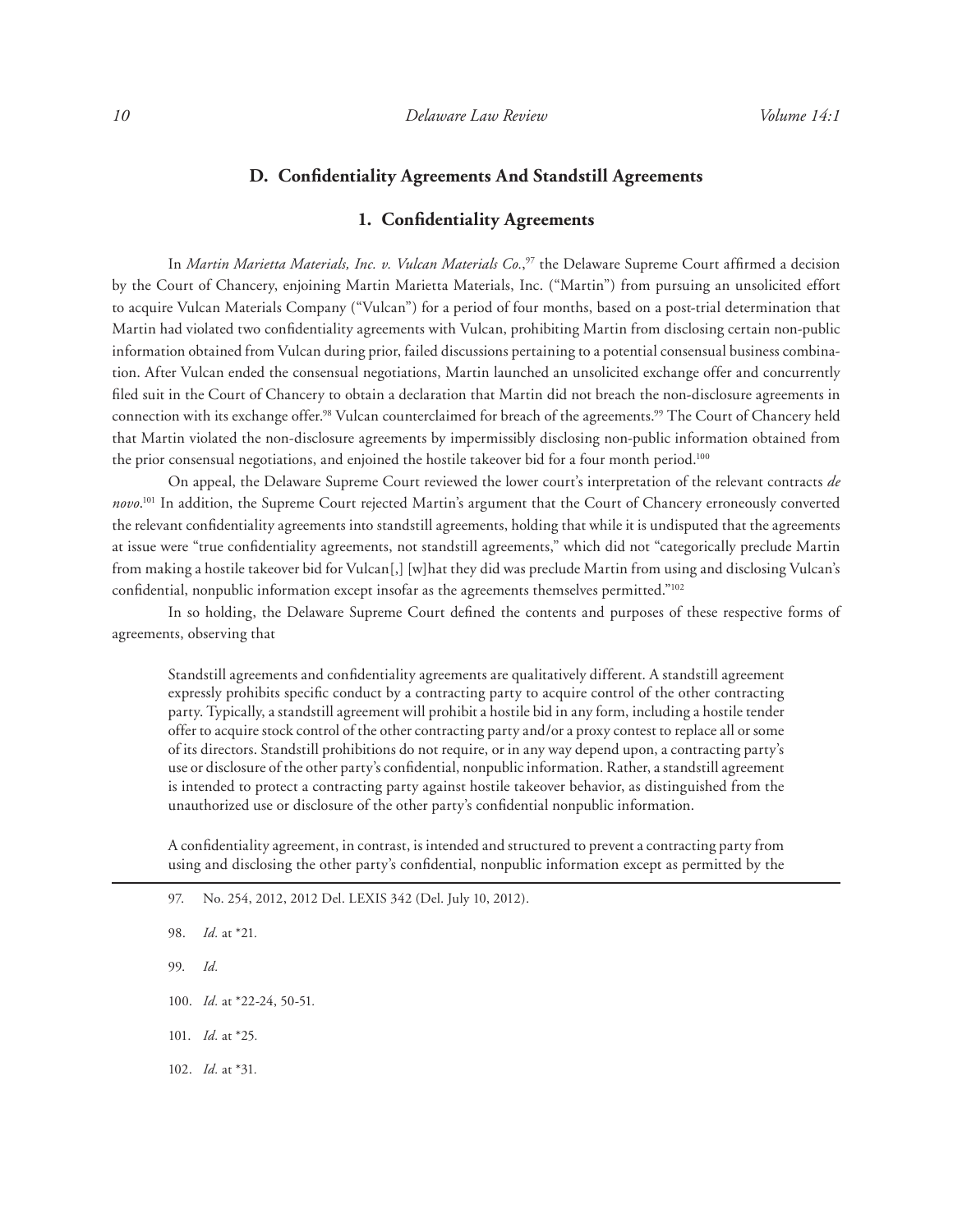agreement. In that respect it is qualitatively distinguishable from a prohibition that precludes a party categorically from engaging in specified hostile takeover activity. Thus, a confidentiality agreement will not typically preclude a contracting party from making a hostile bid to acquire control of the other party, so long as the bid does not involve the use or disclosure of the other party's confidential, nonpublic information. A confidentiality agreement is intended to protect a contracting party's non-public information, not its corporate ownership and control.<sup>103</sup>

# **2. "Don't Ask, Don't Waive" Standstill Agreements**

In two bench decisions, and separately in the context of approving a class action settlement, the Court of Chancery considered the enforceability of agreements that prohibit counterparties from requesting a waiver to make a topping bid – which agreements colloquially have come to be known as "Don't Ask, Don't Waive" standstill agreements.<sup>104</sup>

In *Ancestry.com*, a challenge to the target company's enforcement of the "Don't Ask" aspect of its standstill agreements was mooted when the target's board waived the restriction in advance of a preliminary injunction hearing. While declining to delay the stockholders' consideration of the proposed transaction, Chancellor Strine ordered that the transaction could proceed only so long as the defendants promptly disclosed to the stockholders that potential bidders had been contractually restricted from making a topping bid prior to the waiver.105 Notwithstanding the fact that the substantive issue of the validity of the challenged standstill agreement had been mooted by its waiver, the Chancellor volunteered his view that the plaintiffs would have had a probability of success on the merits of their substantive challenge to the use of the standstill agreement prior to its waiver.106 The Chancellor was careful to note, however, that he was not endorsing any *per se* rule of invalidity or breach of fiduciary duty, and that his views were specific to the facts of the case before him. As the Chancellor explained in his bench ruling:

I'm not prepared to rule out that they can't be used for value-maximizing purposes. But the valuemaximizing purpose has to be to allow the seller as a well-motivated seller to use it as a gavel, to impress upon the people that it has brought into the process the fact that the process is meaningful; that if you're creating an auction, there is really an end to the auction for those who participate. And therefore, you should bid your fullest because if you win, you have the confidence of knowing you actually won that auction at least against the other people in the process.<sup>107</sup>

A few weeks earlier, in a bench ruling in *Complete Genomics*, Vice Chancellor Laster preliminarily enjoined a target company from enforcing a standstill agreement that prevented the counter-party from requesting (even in a non-public manner) a waiver of restrictions preventing it from making a superior offer to a merger transaction the target company's

- 105. *Ancestry.com* Trans. at 20-34*.*
- 106. *Id.* at 25-26*.*
- 107. *Id.* at 23*.*

<sup>103.</sup> *Id.* at \*28-30 (footnotes omitted)*.*

<sup>104.</sup> *See* Transcript, *In re* Ancestry.com Inc. S'holder Litig., C.A. No. 7988-CS (Del. Ch. Dec. 17, 2012) (hereinafter *Ancestry.com* Trans*.);* Transcript*, In re* Complete Genomics, Inc., C.A. No. 7888-VCL (Del. Ch. Nov. 27, 2012) (hereinafter *Complete Genomics* Trans*.); In re* Celera Corp. S'holder Litig., C.A. No. 6304-VCP, 2012 Del. Ch. LEXIS 66 (Del. Ch. Mar. 23, 2012), *rev'd sub nom. on other grounds,* 59 A.3d 418 (Del. 2012)*.*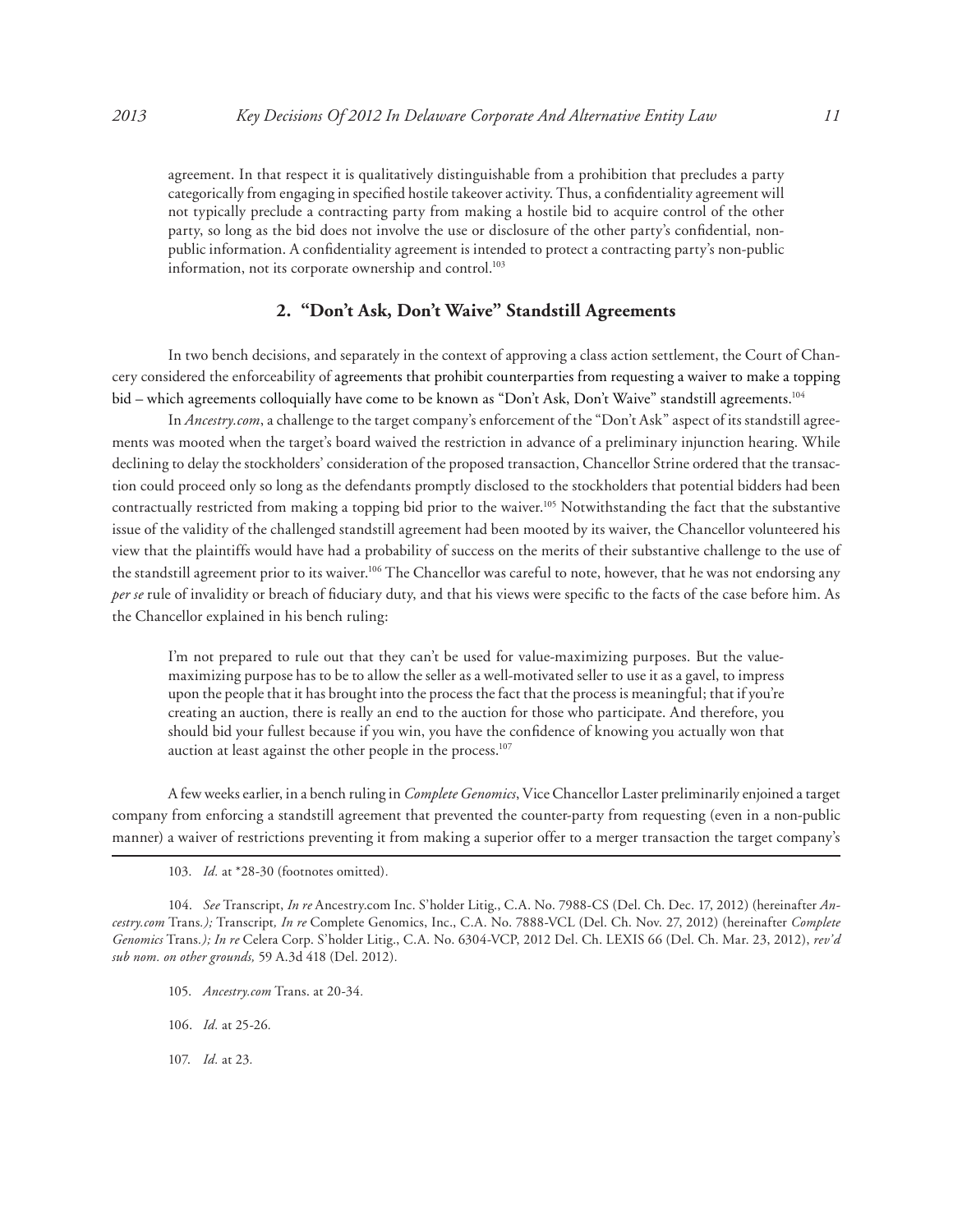board had approved (subject to stockholder approval).108 The court did so on the grounds that the contractual agreement compromised the ongoing fiduciary duty of the target board's directors to evaluate competing offers, disclose material information, and make meaningful merger recommendations to the stockholders.109 Although Chancellor Strine later explained in *Ancestry.com* that he did not view Vice Chancellor Laster's bench ruling in *Complete Genomics* to establish a per se rule of invalidity,110 the bench ruling in *Complete Genomics* is not qualified by reference to specific facts, and appears to apply to all standstill agreements that purport to restrict the counter-party from requesting a waiver from the target company, even in a non-public manner.<sup>111</sup>

Similarly, in *Celera*, Vice Chancellor Parsons approved a contested class action settlement in part on the grounds that (i) obtaining a waiver of the standstill agreements constituted a therapeutic benefit to the class, and (ii) the plaintiffs' claims challenging the standstill agreements were colorable because such an agreement "arguably emasculates whatever protections the … fiduciary out otherwise could have provided."112

It is notable that the merger agreements in the cases considered by the Court of Chancery have authorized the target companies to release counter-parties to the standstill agreements from the contractual constraints imposed by the agreements if it were necessary to do so for the members of the target's board of directors to comply with their fiduciary duties. It does not appear that the Delaware courts have yet been called upon to determine (i) whether the standstill agreements are enforceable in the absence of such a "fiduciary out," or (ii) whether it would be a breach of fiduciary duty for a target board to agreed to a merger covenant that does not include a "fiduciary out" for a standstill agreement.

# **E. "Opt-Out" Rights In Class Action Litigation**

In *BVF Partners, L.P. v. New Orleans Employees Retirement System*, <sup>113</sup> the Delaware Supreme Court held that the Court of Chancery committed reversible error in refusing to permit a discretionary opt-out right in connection with certification of a class and approval of a settlement in stockholder litigation that challenged a two-step transaction by which Quest Diagnostics Corporation ("Quest") acquired Celera Corporation ("Celera") for \$8 per share in cash.<sup>114</sup> The settlement was opposed by BVF Partners L.P. ("BVF"), which (i) held approximately 25% of Celera's shares at the time of the challenged merger, (ii) believed the transaction substantially undervalued Celera by failing to properly value Celera's passive royalties in certain pharmaceuticals being developed by other companies, and (iii) sought to "opt-out" of the

108. *Complete Genomics* Trans. at 13*.*

109. *Id.* at 18*.* A few weeks earlier in that same matter, the Court declined to issue a preliminary injunction against the target company's enforcement of standstill agreements with other counter-parties, which precluded the counter-parties only from making public bids for the company, but did not preclude the counter-parties from making non-public bids. *See* Transcript, *In re* Complete Genomics, Inc., C.A. No. 7888-VCL (Del. Ch. Nov. 9, 2012). The court did so on the ground that the challenge was "unripe in that no real litigable concrete dispute has been presented" because it did not appear that there was any restricted party that wished to bid, but was being prevented from doing so by the challenged standstill agreement. *See id*. at 5. Despite denying the requested injunction, the court did require that the defendant board provide the plaintiffs with prompt notice if any party to a standstill agreement were to make a non-public request to be released from the agreement. *See id.*

- 110. *See Ancestry.com* Trans. at 22*.*
- 111. *See Complete Genomics* Trans. at 18*.*
- 112. *Celera*, 2012 Del. Ch. LEXIS 66, at \*81-82.
- 113. 59 A.3d 418 (Del. 2012).
- 114. *See id.* at 423, 426*.*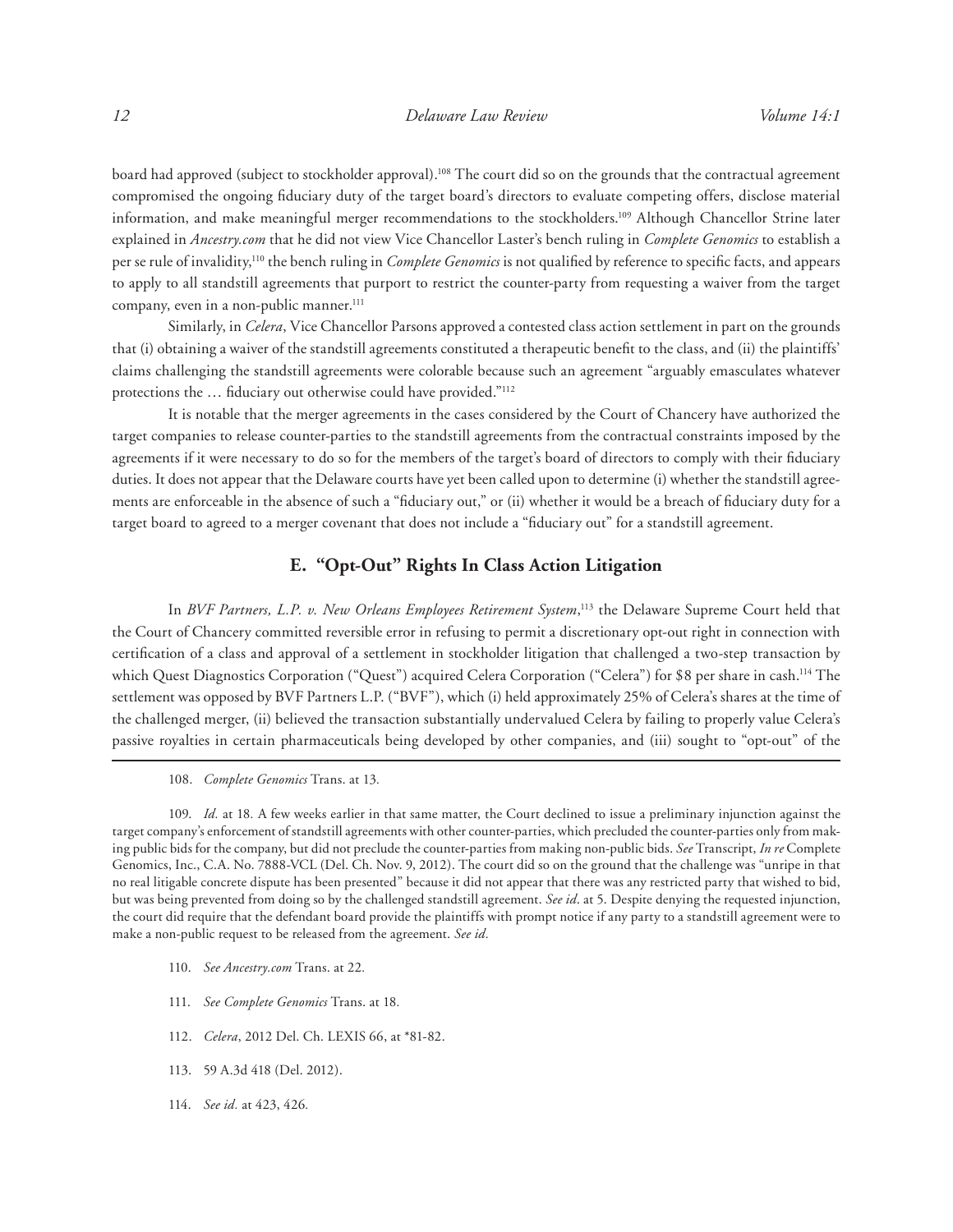proposed class to pursue what BVF claimed to be substantial damages claims against the defendants (and others).115 The Court of Chancery overruled BVF's objections, certified a non-opt-out class pursuant to Rule 23(b)(2) with New Orleans Employees' Retirement System ("NOERS") as the class representative, and approved the settlement.<sup>116</sup> The Delaware Supreme Court affirmed the Court of Chancery's certification of the class and of NOERS as the class representative, but reversed the lower court's refusal to grant a discretionary opt-out right.117 In view of the opt-out decision, the Delaware Supreme Court declined to rule on the fairness of the settlement, which BVF had also challenged.<sup>118</sup>

The stockholder suits challenging the merger in *Celera* were filed by NOERS and various other stockholders that held ownership interests in Celera that were relatively insubstantial in relation to BVF's stock ownership.119 The suits were brought on behalf a proposed class consisting of all persons (other than the defendants) who owned stock in Celera from the date of the announcement of the proposed merger through the merger's consummation.120 As such, the class definition included BVF.

A few weeks after the stockholder suits were commenced, the parties entered into a Memorandum of Understanding, by which the plaintiffs agreed to withdraw their motion for a preliminary injunction and work towards entering into a formal Settlement Agreement that would release the claims of the proposed class in consideration of the defendants' agreement to provide various "therapeutic benefits."121 The proposed settlement did not provide for any increase in the merger consideration.

Four days before the merger closed, NOERS sold all of its Celera stock on the secondary market.<sup>122</sup> The parties entered into a formal settlement agreement four months after the merger closed, and the Court of Chancery scheduled a hearing on the questions of class certification and approval of the proposed settlement for a few months later.123 The Court of Chancery's decision on class certification and approval of the proposed settlement was filed on March 23, 2012 – nearly a year after the challenged merger had closed.

- 116. *See id.* at 428*.*
- 117. *See id.*
- 118. *See id.*
- 119. *See id.* at 426-27*.*
- 120. *See id.* at 427*.*

121. Specifically, the defendants agreed (i) to reduce the termination fee from 3.5% to 2.3% of the transaction value, (ii) to waive standstill agreements that precluded potential competing bidders from making a Superior Offer for Celera, (iii) to extend the tender offer by seven days, and (iv) to issue supplemental disclosures regarding the investment banker's financial analysis and the transaction history. *See id. at 426.*

122. *See id.* at 426-27, 430*.*

123. *See id.* at 427*.*

<sup>115.</sup> *See id.* at 426-28. In connection with its opposition to the settlement, BVF also identified an error in the valuation analysis of Celera's financial advisor — pertaining to the drug royalties — which BVF claimed to have had a material impact on the financial advisor's fairness opinion. *See id.* at 424-25*.*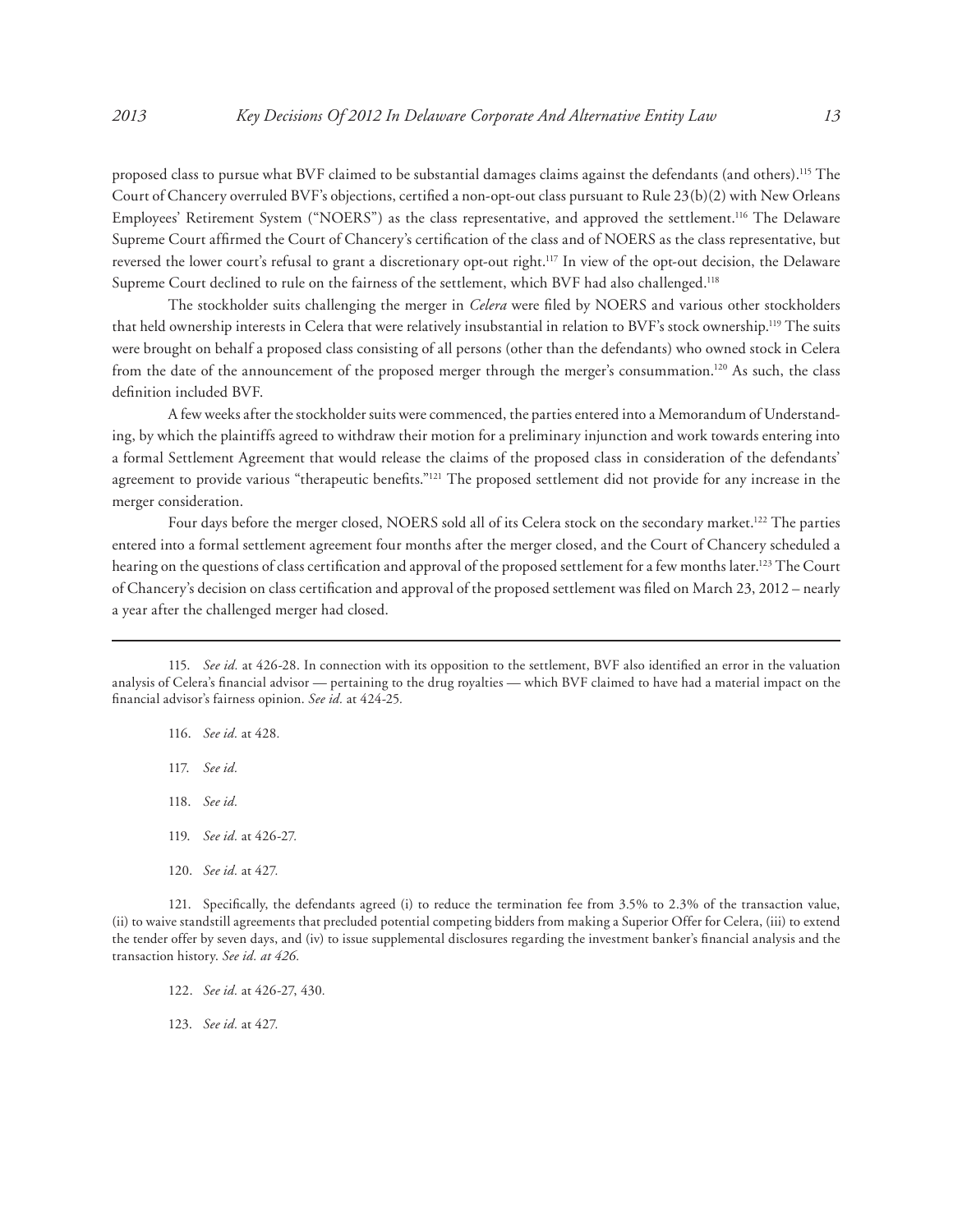On appeal, the Delaware Supreme Court concluded that the Court of Chancery erred by certifying the class without providing a discretionary opt-out right.<sup>124</sup> The Supreme Court held that the Court of Chancery did not err in certifying the class pursuant to Rule 23(b)(2), observing that "Delaware courts 'repeatedly have held that actions challenging the propriety of director conduct in carrying out corporate transactions are properly certifiable under both subdivisions (b)(1) and (b)(2).'"125 The Delaware Supreme Court further observed that a "Rule 23(b)(2) class may seek monetary damages in addition to declaratory or injunctive relief, so long as the claim for equitable relief predominants [sic]."126 The Supreme Court held, however, that the Court of Chancery committed reversible erred by denying BVF's request for a discretionary opt-out right under the circumstances of this case.127 As the Supreme Court explained:

[The Court of Chancery] could not deny a discretionary opt-out right where the policy favoring a global settlement was outweighed by due process concerns. Here, the class representative was "barely" adequate, the objector was a significant shareholder prepared independently to prosecute a clearly identified and supportable claim for substantial money damages, and the only claims realistically being settled at the time of the certification hearing nearly a year after the merger were for money damages. Under these particular facts and circumstances, the Court of Chancery had to provide an opt-out right.128

# **F. Attorneys' Fees In Derivative Litigation**

Another notable aspect of the Delaware Supreme Court's decision in *Southern Peru* (discussed *supra* Section I.A) is the affirmance of the Court of Chancery's award of more than \$300 million in attorneys' fees to plaintiffs' counsel. In so doing, the Delaware Supreme Court declined the defendants' argument for a cap or mandatory range on attorneys' fees in megafund cases,<sup>129</sup> and endorsed the Court of Chancery's reasoning that the award "creates healthy incentive for plaintiff's lawyers to actually seek real achievement for the companies that they represent in derivative actions and the classes that they represent in class actions."130

In affirming the Court of Chancery's fee award, the Delaware Supreme Court rejected the defendants' argument that the Court of Chancery erred in its application of the factors for awarding attorneys' fees set forth in *Sugarland Industries, Inc. v. Thomas*. 131 Specifically, the defendants argued that the trial court erred by ascribing "dispositive weight" to the benefit achieved by the litigation, and by failing to apply a "declining percentage" concept by which the percentage fee awarded decreases as the size of the common fund created by the litigation increases.132 The Supreme Court concluded

124. *Id.* at 433*.*

125. *Id.* at 432-33 (quoting *In re* Cox Radio, Inc. S'holders Litig., C.A. No. 4461-VCP, 2010 Del. Ch. LEXIS 102, at \*28 (Del. Ch. May 6, 2010))*.*

- 126. *Id.* at 432-33*.*
- 127. *Id.* at 433*.*
- 128. *Id.* at 436*.*
- 129. *See Southern Peru,* 51 A.3d at 1252-63*.*

130. *Id.* at 1252 (quoting the Court of Chancery opinion)*.*

- 131. 420 A.2d 142 (Del. 1980).
- 132. *Southern Peru,* 51 A.3d at 1252, 1258*.*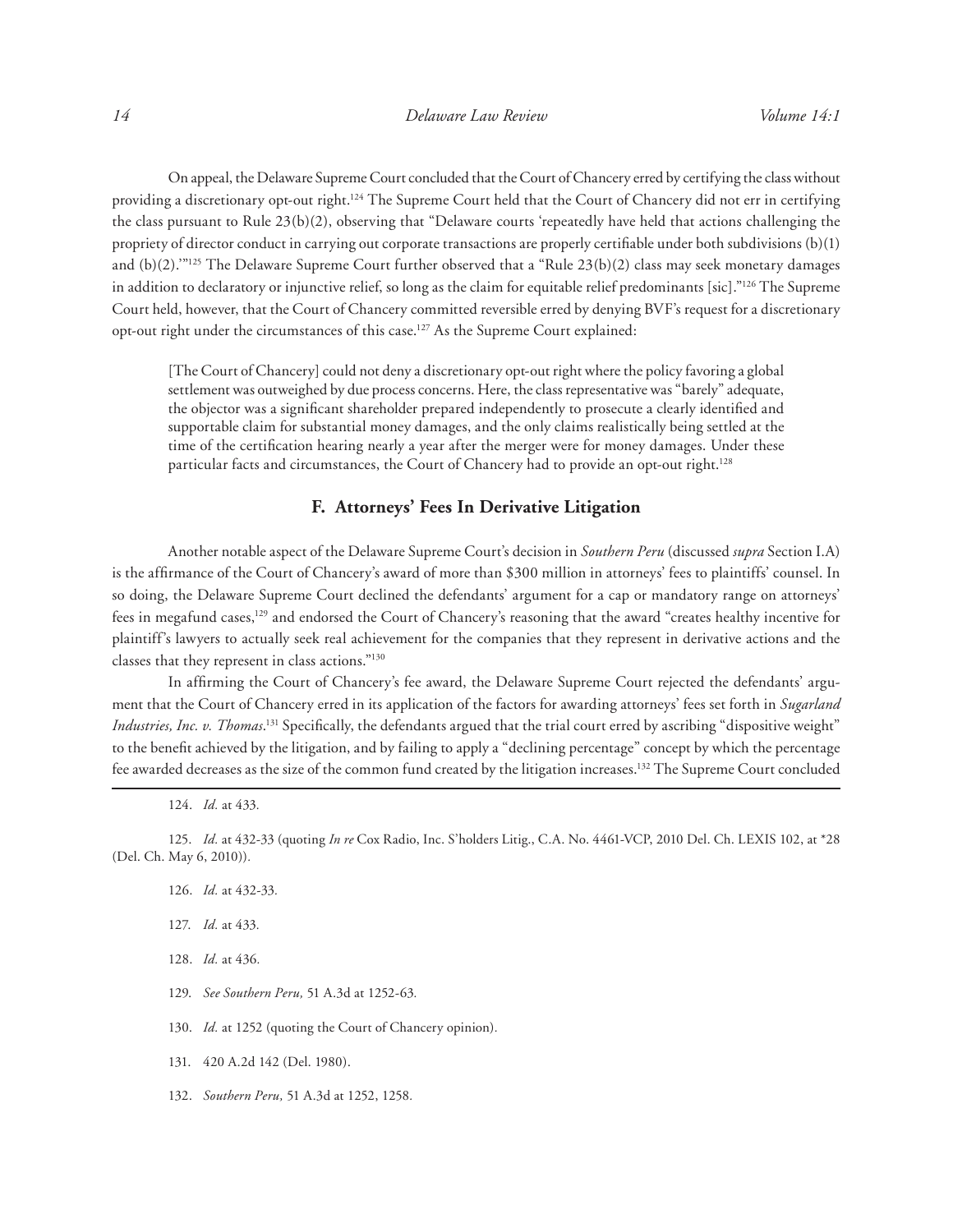that the Court of Chancery had, in fact, applied the declining percentage concept by awarding 15% of the common fund as opposed to the 22.5% requested.133 The Delaware Supreme Court also "decline[d] to impose either a cap or the mandatory use of any particular range of percentages for determining attorneys' fees in megafund cases."134

In a rare dissenting opinion, Justice Berger disagreed with the majority's affirmance of the attorneys' fee award (but concurred with the majority's decision on the "merits" aspect of the appeal).135 According to the dissent, the trial court's analysis "focused on the perceived need to incentivize plaintiffs' lawyers to take cases to trial," and gave the impression that "the fundamental test for reasonableness is whether the fee is setting a good incentive, and that the only basis for reducing the fee would be envy."136 Justice Berger wrote that such analysis "is not a decision based on *Sugarland*."137

In an equally rare move, Grupo Mexico moved for reargument of the Delaware Supreme Court's already en banc decision.138 In its reargument motion, Grupo Mexico argued that

the relevant "benefit achieved" for calculating attorneys' fees in a derivative case, against a majority stockholder and other defendants, is properly defined as the entire judgment paid to the corporation, or, in this case, 19% of the entire judgment paid to the corporation, because the majority stockholder defendant owns 81% of the corporation that will receive the judgment.<sup>139</sup>

The Delaware Supreme Court summarily denied the reargument motion, holding both (i) that Grupo Mexico waived the argument by failing to raise it before the Court of Chancery, and (ii) that Grupo Mexico's "look through" argument for attorneys' fees was without substantive merit, in any event.<sup>140</sup> Specifically, the court observed that "[i]n this case, the corporation was harmed and the total recovery is awarded to the corporation, ... not 'nominally' but actually,"<sup>141</sup> and that "Delaware law does not analyze the 'benefit achieved' for the corporation in a derivative action, against a majority stockholder and others, as if it were a class action recovery for minority stockholders only."142

The Court of Chancery's decision approving attorneys' fees in *Delphi* (discussed *supra* Section I.A) also is notable. There, Vice Chancellor Glasscock awarded the plaintiffs' counsel \$12 million of a \$49 million settlement fund created after the Court of Chancery determined (on a preliminary injunction record) that the plaintiffs had a reasonable probability of success, but denied the injunction on other grounds.<sup>143</sup> In approving the fee award, the court observed:

|          | 133. <i>Id.</i> at 1258-59.                                                                              |
|----------|----------------------------------------------------------------------------------------------------------|
|          | 134. <i>Id.</i> at 1261.                                                                                 |
|          | 135. <i>Id.</i> at 1263.                                                                                 |
| 136. Id. |                                                                                                          |
| 137. Id. |                                                                                                          |
|          | 138. See Ams. Mining Corp. v. Theriault, No. 29, 2012, 2012 Del. LEXIS 520, at *2 (Del. Sept. 21, 2012). |
| 139. Id. |                                                                                                          |
|          | 140. <i>Id.</i> at $*3-4$ .                                                                              |
|          | 141. <i>Id.</i> at *5.                                                                                   |
|          | 142. <i>Id.</i> at $*7$ .                                                                                |
|          | 143. Delphi Trans. at 11-12.                                                                             |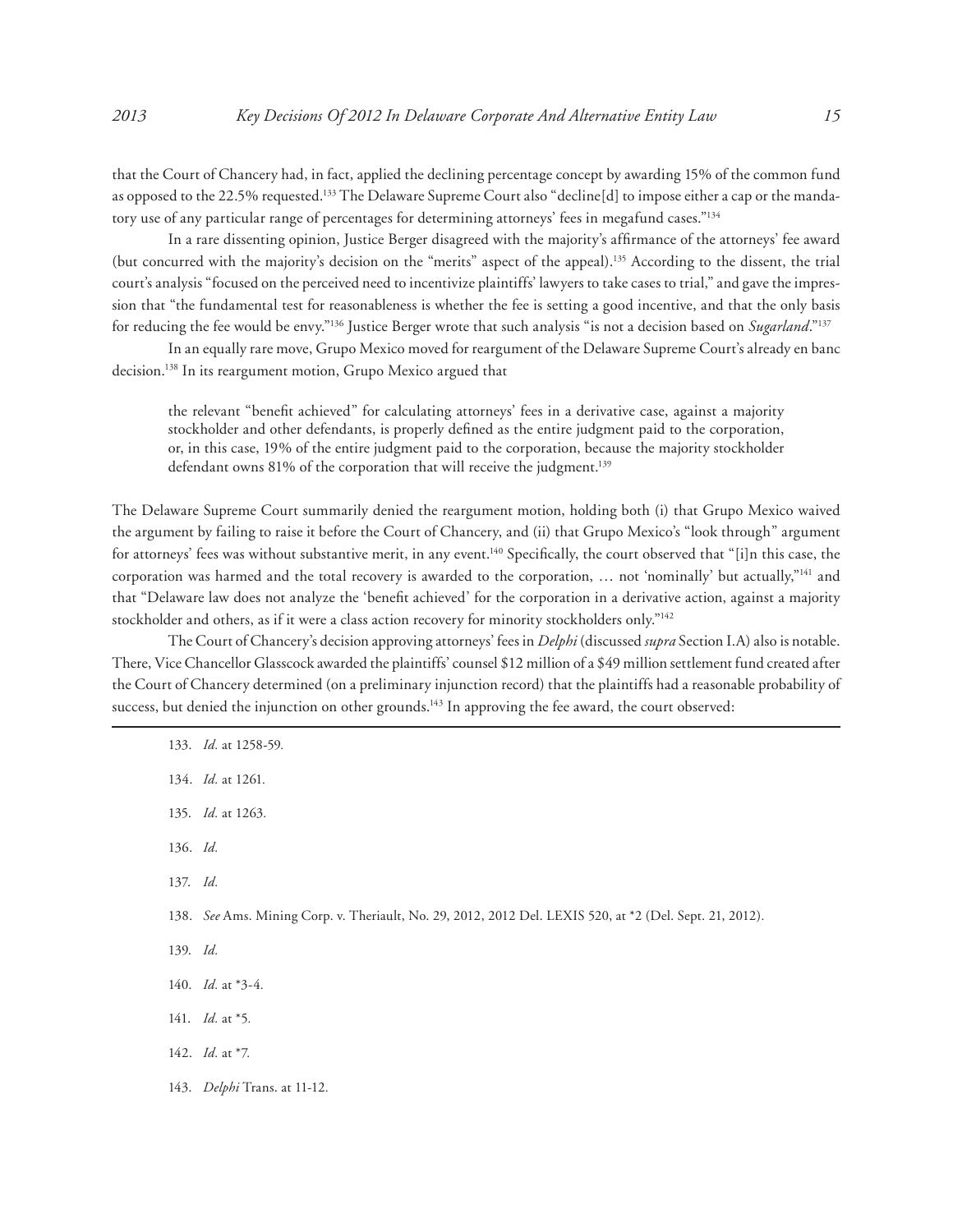When addressing corporate benefit doctrine fee requests where the benefit is intangible, such as where there has been an additional disclosure made as a result of litigation, the Court … may apply the *Sugarland* factors with apparent precision[,] but is always acting on really nothing more than intuition or basing its decision on some prior decision which was rendered by that judge based on intuition. It is substantially different in this case because of the result, the hard monetary result that was achieved for the stockholders.144

More recently, in the *El Paso* litigation (discussed *supra* Section I.B) — which also involved the denial of a preliminary injunction despite a finding that the plaintiffs had a reasonable probability of success — the plaintiffs' counsel were awarded \$26 million of a \$110 million settlement fund.145

# **II. ALTERNATIVE ENTITY LAW**

# **A. "Default" Fiduciary Duties In Limited Liability Companies**

In *Gatz Properties, LLC v. Auriga Capital Corporation*, 146 the Delaware Supreme Court made crystal clear that "the question remains open" whether the Delaware Limited Liability Company Act (the "Act") imposes "default" fiduciary duties upon managers and controllers of a Limited Liability Company (a "LLC") organized under the Act, where the members of the LLC have not specifically contracted that such duties will not apply.<sup>147</sup> The Supreme Court made this pronouncement in the course of affirming Chancellor Strine's decision in *Auriga Capital Corporation v. Gatz Properties, LLC*, 148 in which the Chancellor determined that Gatz Properties, LLC ("Gatz") — the manager of Peconic Bay, LLC ("Peconic") (an LLC organized under the Act) — had violated certain fiduciary duties that were expressly imposed by the terms of Peconic's Limited Liability Company Agreement.<sup>149</sup> The Chancellor's decision separately held that Gatz was subject to certain "default" fiduciary duties.<sup>150</sup> While stopping short of formally vacating this aspect of the lower court's decision, the Delaware Supreme Court wrote that "the [lower] court's statutory pronouncements must be regarded as dictum without any precedential value."<sup>151</sup>

A few weeks after the Delaware Supreme Court decided *Gatz*, Vice Chancellor Laster decided *Feeley v. NHAOCG, LLC*, 152 which partially denied a motion to dismiss certain counterclaims that were based, among other things, on alleged

- 144. *Id.* at 10*.*
- 145. *Id.* at 10*.*
- 146. 59 A.3d 1206 (Del. 2012).
- 147. *Id.* at 1218-20 & n.62.
- 148. 40 A.3d 839 (Del. Ch. 2012).
- 149. *See Gatz*, 40 A.3d at 859.
- 150. *See id*. at 849-56.
- 151. *Gatz,* 59 A.3d 1218.
- 152. C.A. No. 7304-VCL, 2012 Del. Ch. LEXIS 274 (Del. Ch. Nov. 28, 2012).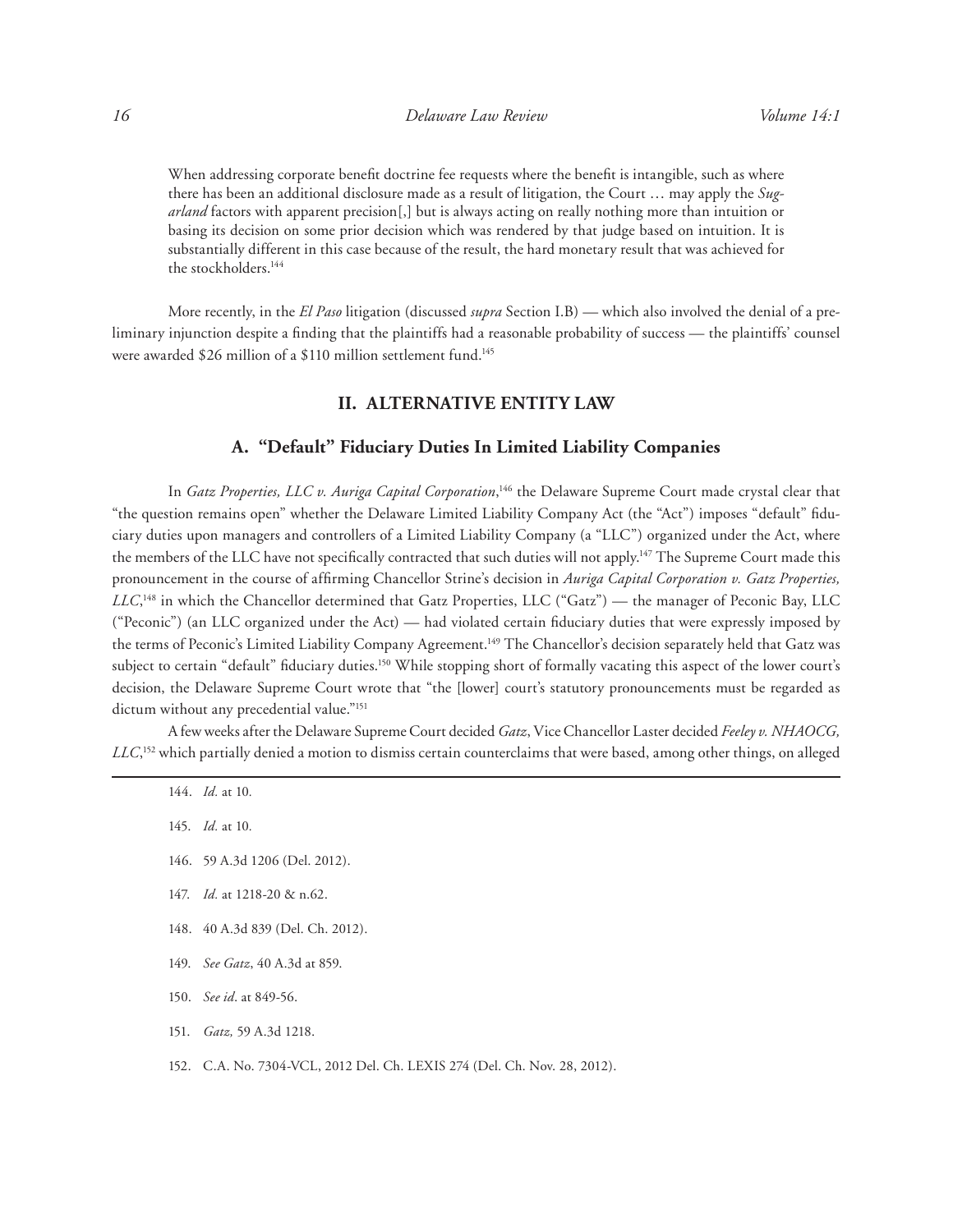violations of "default" fiduciary duties by the manager of a Delaware LLC. In sustaining the plaintiffs' right to pursue its claims for violation of default fiduciary duties, the Court of Chancery relied, among other things, on the Chancellor's decision in *Auriga Capital Corporation*. 153 In so doing, the court expressly acknowledged the Delaware Supreme Court's opinion in *Gatz*, and wrote:

Although the Delaware Supreme Court determined that the Chancellor should not have reached the question of default fiduciary duties, his explanation of the rationale for imposing default fiduciary duties remains persuasive, at least to me. In citing the Chancellor's discussion I do not treat it as precedential, but rather afford his views the same weight as a law review article, a form of authority the Delaware Supreme Court often cites.<sup>154</sup>

Definitive resolution of the issue will need to await the Delaware Supreme Court's next opportunity to address the question or action by the Delaware legislature to amend the LLC Act.

# **B. Contractual "Special Approval" Provisions In Limited Partnership Agreements**

In at least four opinions, the Court of Chancery explored the effect of a "Special Approval" provision in a limited partnership agreement of a publicly held master limited partnership. In all but one of the cases, the Court of Chancery dismissed all claims against the defendants because the use of the Special Approval process, and the related "conclusive presumption" of good faith created by the receipt of a fairness opinion. All of the dismissals were appealed to the Delaware Supreme Court.

# **1.** *Gerber v. Enterprise Products Holdings, LLC*

The first "Special Approval" case decided in 2012 was *Gerber v. Enterprise Products Holdings, LLC*, 155 which was decided by Vice Chancellor Noble. *Gerber* involved a challenge to two conflict transactions (a sale of assets and a merger) involving Enterprise GP Holdings, L.P. ("EPE"). The Court of Chancery held that the challenged transactions were protected from judicial scrutiny for fairness, good faith or fiduciary breach because they were approved in accordance with certain terms of EPE's limited partnership agreement (the "EPE LPA"), which specified that any alleged conflict transactions would be:

deemed approved by all Partners, and shall not constitute a breach of this Agreement or of any agreement contemplated herein or therein, or of any duty stated or implied by law or equity if the resolution or course of action in respect of such conflict of interest is … approved by Special Approval.156

"Special Approval" was defined in the EPE LPA as approval by a committee of three or more directors meeting the independence requirements of the Securities and Exchange Act and the New York Stock Exchange.157 In the case of

154. *Id*. at \*25.

- 155. C.A. No. 5989-VCN, 2012 Del. Ch. LEXIS 5 (Del. Ch. Jan. 6, 2012).
- 156. *Id.* at \*30-31 (modifications in original).
- 157. *Id*. at \*32-33.

<sup>153.</sup> *Id.* at \*21-26.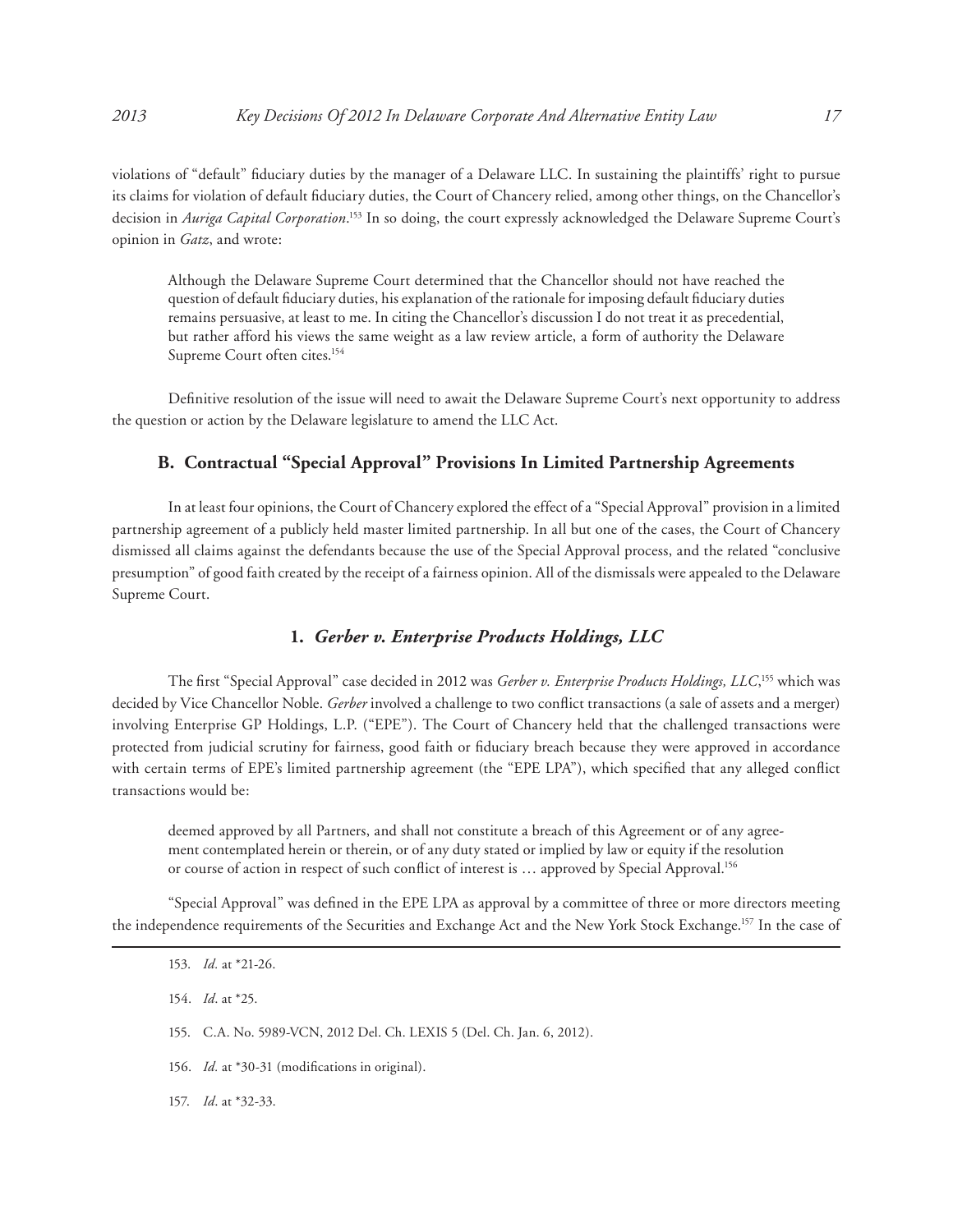the challenged transactions, the Special Approval process was utilized and the independent committee relied upon the opinion of an independent financial advisor.158

Prior to the two transactions challenged in *Gerber*, EPE and Enterprise Products Partners, L.P ("Enterprise Products") were in a two-tier limited partnership structure, the entirety of which was controlled, indirectly, by Dan Duncan ("Duncan"). Specifically, Duncan owned and controlled Dan Duncan LLC ("Duncan"), which owned or controlled Enterprise Products Holding, LLC (the "General Partner"), which was EPE's general partner. In turn, EPE owned and controlled Enterprise Products GP, LLC, which Enterprise Products' general partner.<sup>159</sup>

The first transaction challenged in *Gerber* was EPE's sale of its ownership interest in Texas Eastern Products Pipeline Company, LLC ("Teppco") to Enterprise Products (the "Teppco Sale"). The Teppco Sale was considered by the Audit, Conflict, and Governance Committee (the "ACG Committee") of the board of General Partner (the "Board"). The ACG Committee hired Morgan Stanley & Co. ("Morgan Stanley") to render an opinion regarding the fairness of the Teppco Sale, and Morgan Stanley opined that the Teppco Sale was fair from a financial point of view.<sup>160</sup> The ACG Committee and the Board thereafter approved the Teppco Sale.161

The second transaction challenged in *Gerber* involved a merger of EPE and Enterprise Products (the "Enterprise Merger").<sup>162</sup> In considering the Enterprise Merger, the ACG Committee met with Morgan Stanley and its legal advisors to discuss the actions involved in the Teppco Sale and a prior transaction involving Teppco – both of which had led to separate claims against Duncan and related entities (collectively the "Teppco Claims"). Following this discussion, EPE and Enterprise Products eventually agreed on terms for the Enterprise Merger. Morgan Stanley opined that the terms of the Enterprise Merger were fair to the holders of EPE's LP units, but EPE never obtained any separate valuation of the Teppco Claims.<sup>163</sup>

The plaintiff in *Gerber* challenged both the Teppco Sale and the Enterprise Merger. The plaintiff named Duncan and his various affiliated and controlled entities as defendants. The plaintiff alleged, among other things, that the defendants breached their express and implied duties under the EPE LPA by causing EPE (i) to undertake the Teppco Sale and (ii) to enter into the Enterprise Merger without valuing the Teppco Claims.<sup>164</sup> The defendants moved to dismiss the plaintiff's complaint, and the Court granted the motion.

In support of its dismissal of the complaint in *Gerber*, the court found that the EPE LPA displaced common law fiduciary duties in connection with the approval of any transaction involving a conflict of interest, and that the plaintiff could not sustain his breach of fiduciary duty claims against any defendant because the Teppco Sale and the Enterprise Merger both had been approved by the "Special Approval" process in the EPE LPA.165 The court also addressed the

158. *Id.* at \*36-37, 58. 159. *Id.* at \*4. 160. *Id.* at \*6-7. 161. *Id*. at \*7. 162. *Id.* at \*7-8. 163. *Id.* at \*8-9. 164. *Id.* at \*10-11. 165. *Id*. at \*37, 58.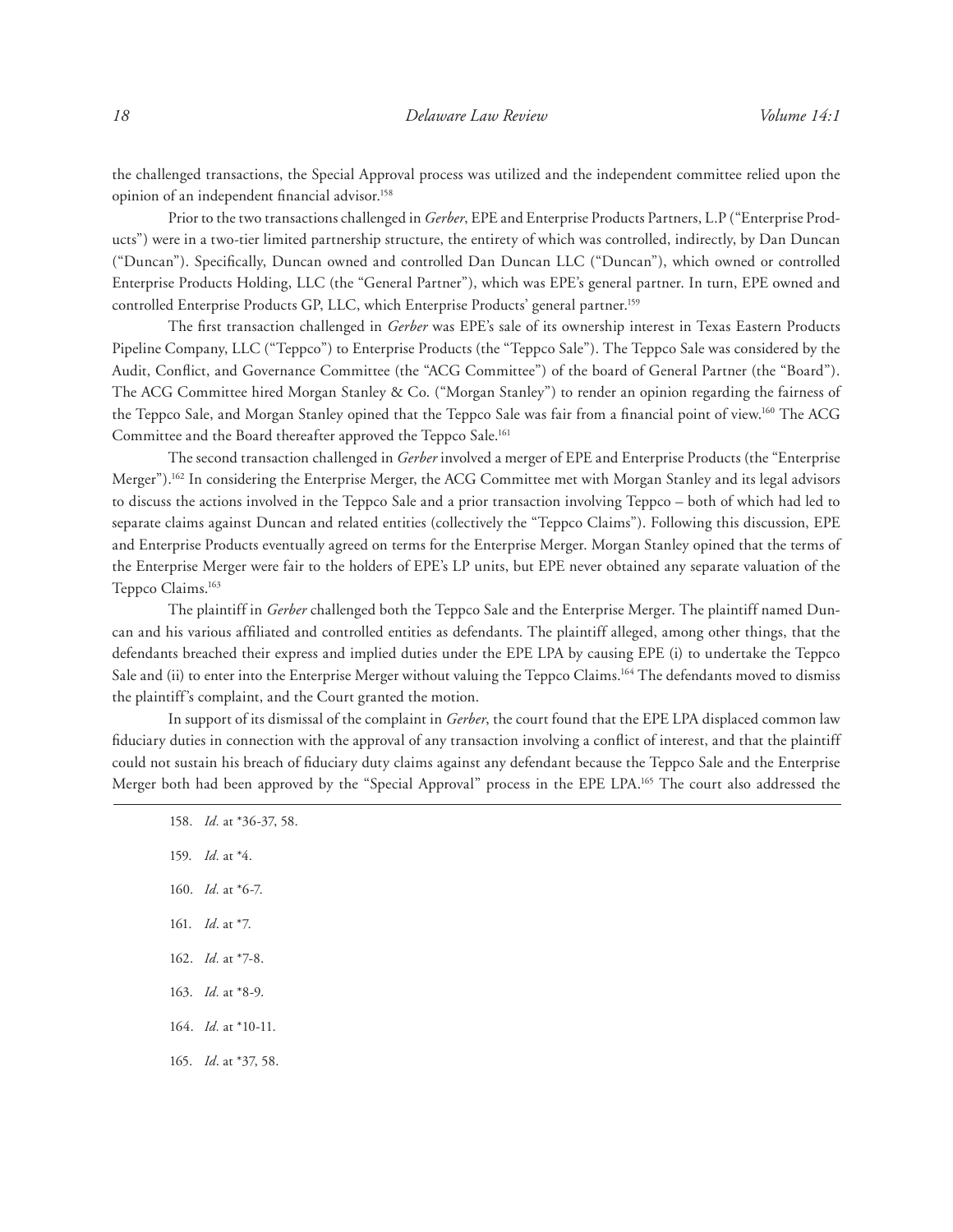plaintiff's claim for an alleged breach of the implied covenant of good faith and fair dealing. The court observed that the implied covenant is a contractual duty that binds only the named parties to the EPE LPA.166 Because General Partner was the only defendant that was a party to the EPE LPA, the court rejected the plaintiff's claim as to all defendants other than General Partner.167 As to General Partner, the court held the implied covenant required that General Partner act in good faith when it exercised its contractually-conferred discretion to utilize the Special Approval process.<sup>168</sup> The court concluded that the complaint could fairly be read to allege a claim that General Partner acted in bad faith when it elected to use the Special Approval process.<sup>169</sup> Nonetheless, the EPE LPA directly addressed the issue of "good faith" — providing that General Partner was entitled to a conclusive presumption of good faith if General Partner took any act in reliance upon the opinion of an expert.<sup>170</sup> Because the ACG Committee relied upon an opinion from Morgan Stanley, the court held that General Partner was entitled to a conclusive presumption that it acted in good faith in utilizing the Special Approval process.171 In so doing, the court acknowledged that it was the ACG Committee, and not General Partner, that had relied upon the Morgan Stanley opinion. The court reasoned, however, as follows:

[It would be] unreasonable … for the Court to infer that although an independent subset of the Board relied upon a fairness opinion, the entity that the Board manages did not rely upon that opinion. Thus, the only reasonable interpretation of the well-pled facts is that [General Partner] relied upon [t]the 2009 Morgan Stanley Fairness Opinion in deciding whether to use the Special Approval process to take advantage of the contractual duty limitations provided by Section  $7.9(a)$ .<sup>172</sup>

In a footnote, the court addressed the question of how a section of the EPE LPA could preclude a claim for a breach of the implied covenant when the Delaware Limited Partnerships Act provides that a partnership agreement may not eliminate the implied covenant of good faith and fair dealing.173 The court reasoned that (i) the implied covenant is a "gap-filler" that comes into play only where there is a gap in the contract, and (ii) there was no gap in the contract with respect to the AGC Committee's ability to rely on the opinion of an expert because the parties had expressly addressed the issue in the EPE LPA.174

166. *Id.* at \*40.

167. *Id.*

168. *Id*. at \*44-45.

169. *Id.* at \*45.

- 170. *Id*. at \*46-47.
- 171. *Id*. at \*48.
- 172. *Id*. at \*47-48.
- 173. *Id.* at \*41 n.46.
- 174. *Id.* at \*50-51 & n.58.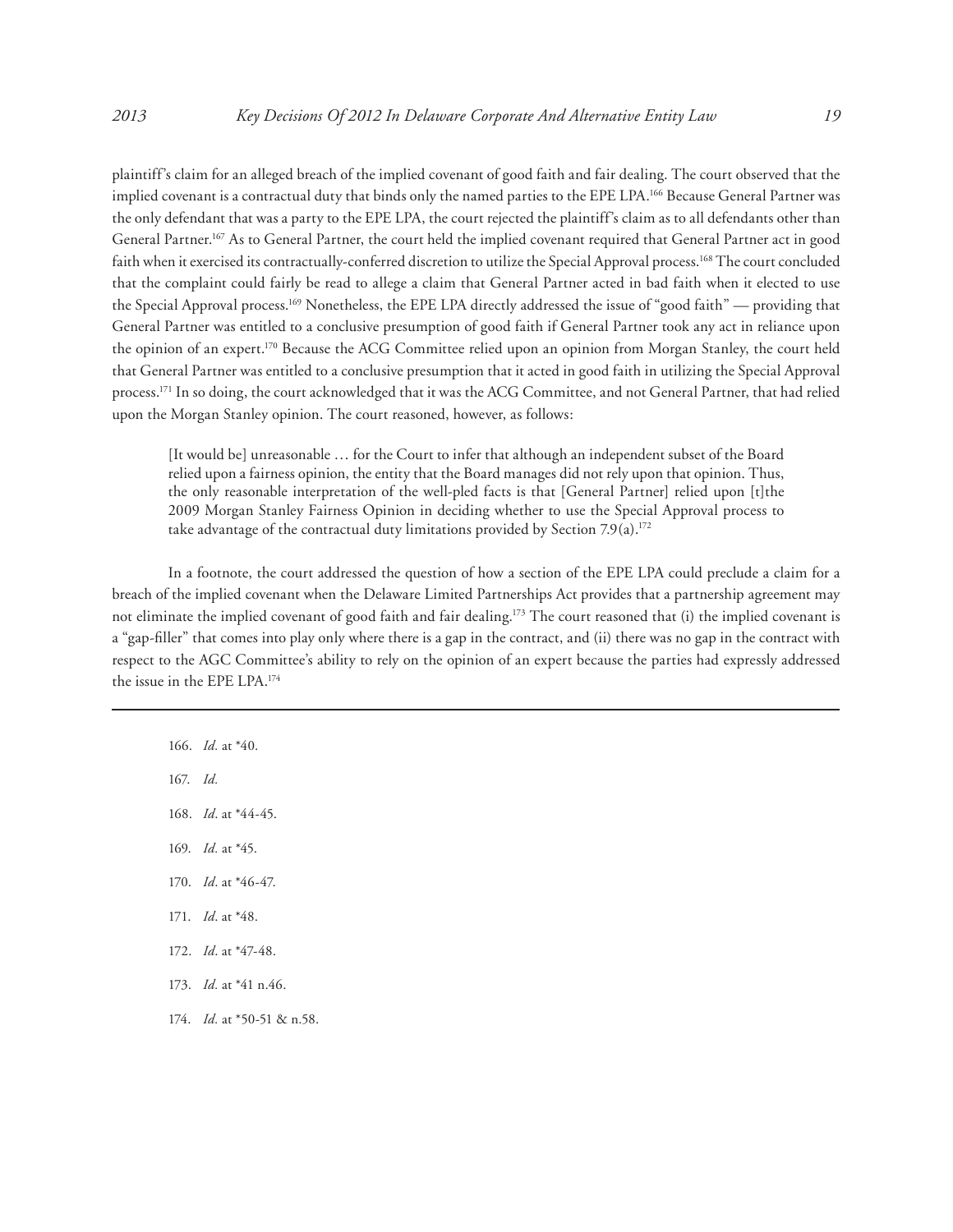## **2.** *In Re K-Sea Transportation Partners L.P. Unitholders Litigation*

The next case to raise similar issues was *In re K-Sea Transportation Partners L.P. Unitholders Litigation*, 175 which was decided by Vice Chancellor Parsons. *K-Sea* involved an unaffiliated third-party acquisition of K-Sea Transportation Partners, L.P. ("K-Sea") in which K-Sea's general partner ("K-Sea GP") received disparate consideration from that received by K-Sea's common unitholders.176 Specifically, the common unitholders received \$8.15 in cash per unit,177 while K-Sea GP received a separate cash payment of \$18 million for certain IDRs held exclusively by K-Sea GP.178 On account of the differential consideration in the merger, K-Sea GP formed a conflicts committee to review and make a recommendation regarding the merger.179 The members of the conflicts committee met the requirements imposed on them by K-Sea's limited partnership agreement (the "K-Sea LPA") in that none of them held an ownership interest in the limited partnership or any affiliated entity other than common units.<sup>180</sup> Each member of the conflicts committee did, however, subsequently receive 15,000 "phantom" partnership units, which entitled the holder to one common unit (or its cash equivalent) upon vesting — which occurred immediately upon a change of control.181 Thus, if the merger occurred, each member of the conflicts committee would receive 15,000 partnership units (or their cash equivalent). The conflicts committee hired a financial advisor ("Stifel") to opine on the fairness of the merger.182 Stifel opined that the \$8.15 per share being paid to the holders of the common unitholders was fair. Stifel did not opine on the fairness of the \$18 million payment to the general partner.183 After the conflicts committee passed on fairness of the merger, the full board of K-Sea GP approved the transaction.

The plaintiffs, certain common unitholders of K-Sea, challenged the transaction. The plaintiffs alleged that K-Sea GP, certain of its affiliates, and the directors of K-Sea GP had breached the K-Sea LPA and their fiduciary duties in approving the merger.<sup>184</sup> The plaintiffs specifically argued that (1) the conflicts committee and the board had breached their fiduciary duties by not evaluating the fairness of the \$18 million payment to K-Sea GP, and (2) K-Sea GP and the board had breached their duties by relying on the approval of a conflicts committee that was tainted by their ownership of the phantom units.185 The defendants moved to dismiss, and the Court of Chancery granted the motion.

175. C.A. No. 6301-VCP, 2012 Del. Ch. LEXIS 67 (Del. Ch. Apr. 4, 2012). 176. *Id.* at \*6. 177. *Id.* at \*8. 178. *Id.* at \*6. 179. *Id.* 180. *Id*. at \*7. 181. *Id.* 182. *Id.* at \*7-8. 183. *Id.* at \*8. 184. *Id.* at \*3. 185. *Id*.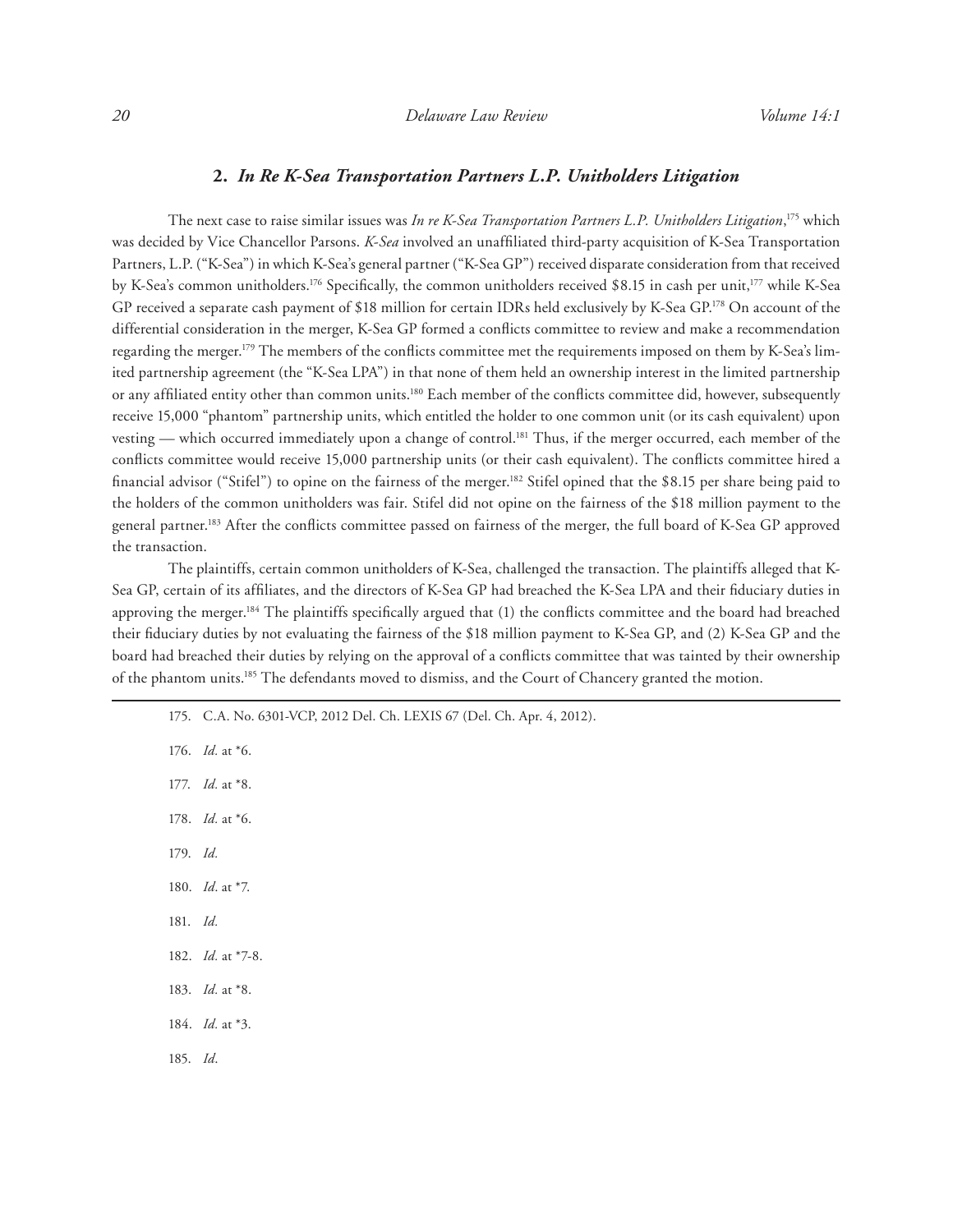In dismissing the complaint, the court first examined the effect of an exculpatory provision in the K-Sea LPA, which stated: "Notwithstanding anything to the contrary set forth in this Agreement, no Indemnitee shall be liable for monetary damages to the Partnership [or] the Limited Partners … for losses sustained or liabilities incurred as a result of an act or omission if such Indemnitee acted in good faith."186 Based on this provision of the K-Sea LPA, the court determined that the plaintiffs' claim could survive dismissal only if the plaintiffs had pled facts showing that the "[d]efendants both (1) breached the [K-Sea] LPA or a fiduciary duty and (2) in doing so, acted in bad faith."187

In assessing whether the complaint stated a viable claim that the defendants had breached the K-Sea LPA, the court observed that the challenged transaction was a merger and that the K-Sea LPA set forth a procedure for approval of merger that required (1) the consent of K-Sea GP, and (2) an affirmative vote by a majority of the holders of K-Sea common units.<sup>188</sup> There was no dispute that the second requirement had been satisfied.<sup>189</sup> As to the first requirement, the court found that the K-Sea LPA placed no limits on K-Sea GP's consent, except to exercise its "discretion."190 In that regard, the court observed that K-Sea LPA expressly provided that K-Sea GP was entitled to "consider only such interests and factors as it desires and shall have no duty or obligation to give any consideration to any interest of, or factors affecting, the Partnership [or] any Limited Partner" when exercising discretion under the K-Sea LPA.191 Based on this contractual language, the court rejected the plaintiffs' argument that the merger must be "fair and reasonable" to the limited partners.<sup>192</sup>

The court also considered whether K-Sea GP's contractual duty to consent was "constrained by any other default or fiduciary duty."193 In that regard, the court found that the K-Sea LPA displaced any such duties with a provision that required only that K-Sea GP not "exercise its discretion in a manner inconsistent with the best interests of the Partnership as a whole."194 The court held that this "narrower" duty required only that K-Sea GP not act in bad faith.195 With respect to the question of bad faith, the court observed that the K-Sea LPA provided that K-Sea GP was entitled to a conclusive presumption of good faith when it acted in reliance upon the professional opinion of an expert, and concluded that the conflicts committee's reliance on Stifel's report immunized K-Sea GP from a finding that it had breached the express contractual obligation to act in good faith or that it had breached the implied covenant of good faith and fair dealing.<sup>196</sup>

186. *Id.* at \*17 (modifications in original). 187. *Id.* at \*18*.* 188. *Id.* at \*19. 189. *Id.* at \*20. 190. *Id.* at \*21. 191. *Id.* at \*20 (modification in original). 192. *Id.* at \*21. 193. *Id.* at \*22. 194. *Id.* at \*22-23. 195. *Id.* at \*23.

196. *Id.* at \*31-32. Notably, the court reached this decision (in reliance upon the K-Sea LPA) despite its acknowledgment that the well pleaded allegations of the complaint supported a reasonable inference that K-Sea GP "failed to act in good faith" in approving the merger. *Id.* at \*29-30. The allegations that supported this inference included that the "K-Sea Board caused K-Sea GP to refuse to consent to any transaction until [the acquirer] offered a separate payment of \$18 million for K-Sea GP's IDRs" and "that the K-Sea board incentivized the otherwise independent members of the Conflicts Committee to approve the Merger Agreement by granting on the eve of negotiations phantom units, which would vest upon a change of control." *Id.* at \*30.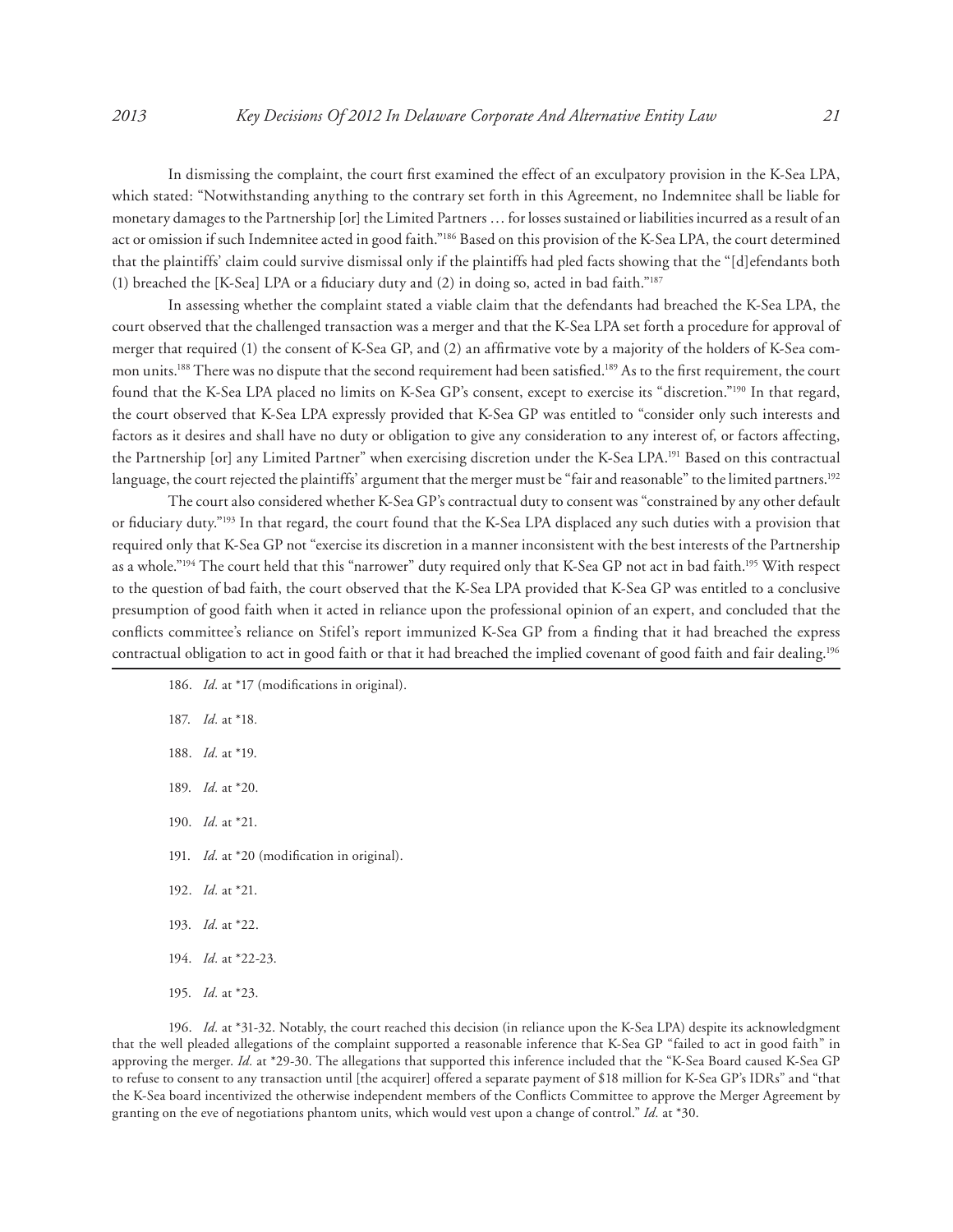# **3.** *In Re Encore Energy Partners LP Unitholder Litigation*

*In re Encore Energy Partners LP Unitholder Litigation*, 197 also decided by Vice Chancellor Parsons, was the next case involving "Special Approval" provisions. *Encore* arose from the merger of Vanguard Natural Resources, LLC ("Vanguard") and Encore Energy Partners LP ("Encore") – the general partner of which ("Encore GP") was controlled by Vanguard.198 After Vanguard proposed the merger, Encore GP formed a conflicts committee of independent directors with broad authority to consider the proposed merger and to negotiate on behalf of Encore.<sup>199</sup> The pertinent provision of Encore's Limited Partnership Agreement (the "Encore LPA") provided that approval of the merger "by a majority of the members of the Conflicts Committee acting in good faith" would constitute "Special Approval" such that "any resolution or course of action by [Encore GP] or its Affiliates … shall be permitted and deemed approved by all Partners, and shall not constitute a breach of [the Encore LPA] ... or of any duty stated or implied by law or equity ...."<sup>200</sup> A determination made in "good faith" was further defined in the Encore LPA as a determination that an actor believes to be "in the best interests of the Partnership."201

The conflicts committee retained experienced legal and financial advisors, and conducted due diligence for approximately six weeks following Vanguard's offer.202 Then, the conflicts committee countered Vanguard's initial offer by proposing a higher exchange ratio.203 Vanguard ultimately agreed to the conflicts committee's counter offer of a higher exchange ratio, and the conflicts committee thereafter approved the merger.

The plaintiffs, certain unitholders of Encore, challenged the transaction. The plaintiffs named Encore GP, Vanguard, and the directors of Encore GP as defendants.204 The plaintiffs alleged that the defendants breached the Encore LPA and the implied covenant of good faith and fair dealing by proposing and approving the merger.<sup>205</sup> Among other things, the plaintiffs alleged that Vanguard planned to propose a merger with Encore months before Vanguard actually proposed the merger, and that Vanguard monitored the spread between Vanguard and Encore's respective trading prices to seize upon an exchange ratio favorable to Vanguard.<sup>206</sup> The plaintiffs also alleged that Vanguard made public announcements and released pessimistic forecasts designed to drive down Encore's trading price.<sup>207</sup> The plaintiffs claimed the conflicts

- 197. C.A. No. 6347-VCP, 2012 Del. Ch. LEXIS 214 (Del. Ch. Aug. 31, 2012).
- 198. *Id.* at \*2.
- 199. *Id.* at \*12-14.
- 200. *Id*. at \*31.
- 201. *Id*. at \*33.
- 202. *Id.* at \*13-15.
- 203. *Id*. at \*16.
- 204. *Id*. at \*4-5.
- 205. *Id.* at \*25.
- 206. *Id*. at \*11, 24-25.
- 207. *Id.* at \*7-11.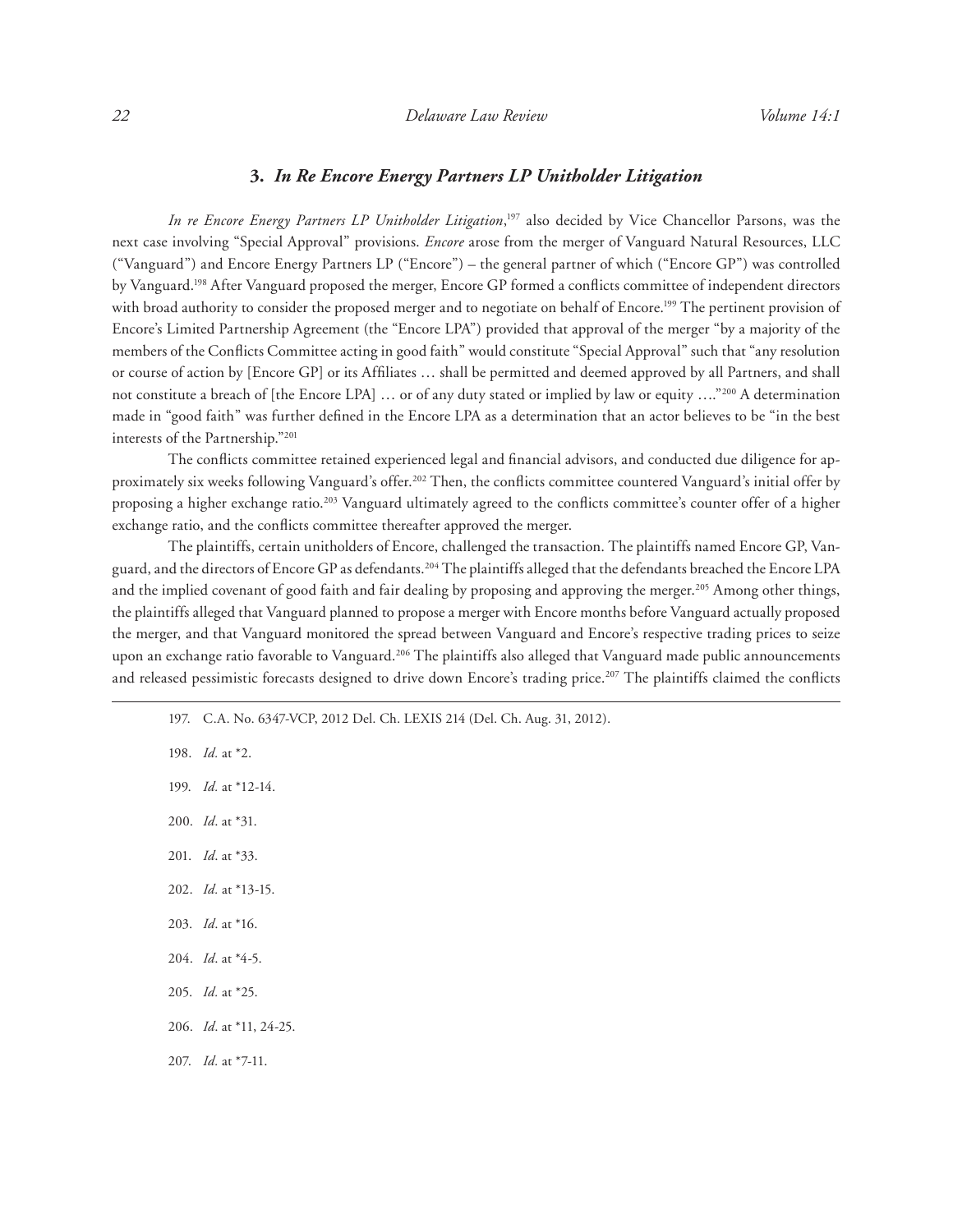committee's counter-offer was indefensibly low, and that the ultimate deal was less valuable to Encore's unitholders than the initial offer because of the increase in the spread in the company's respective trading prices over the course of negotiations.<sup>208</sup> The plaintiffs' sole claim alleged that "Defendants breached their contractual duties to Plaintiffs ... by proposing, approving and consummating a transaction that was not fair or reasonable and was undertaken in bad faith."209

The Court of Chancery concluded that the only applicable duties would be those expressly set forth in the Encore LPA, which effectively eliminated any fiduciary duties that are legally capable of being waived.<sup>210</sup> In relevant part, the Encore LPA replaced any default duties with an express contractual duty to act in good faith when conducting the "Special Approval" process. The court concluded that the relevant contractual provision required the plaintiffs to allege that the defendants acted "in a matter they subjectively believed was *not* in the best interest of [the company] and its unitholders."211

The court held that the plaintiffs had not stated a claim for subjective bad faith. The court observed that the plaintiffs' allegations boiled down to a claim that the conflicts committee "ran a shoddy negotiation process."212 The court concluded, however, that the complaint lacked allegations of "sufficient facts from which one reasonably could infer that the members of the conflicts committee subjectively believed they were acting contrary to the Partnership's interests by giving Special Approval to the Merger."213

The court also addressed the plaintiffs' claim that the defendants had breached the implied covenant of good faith and fair dealing. Pursuant to the terms of the Encore LPA, Encore GP was entitled to a conclusive presumption that it acted in good faith for conduct taken in reliance on the opinion of a financial advisor, and the plaintiffs' allegations supported the inference that Encore GP had relied upon the opinion of its financial advisors in connection with the challenged merger.214 The court observed that "good faith" as used in the Encore LPA for the purpose of the conclusive presumption is at least as broad as ("and likely broader" than) the "good faith" standard applied under the implied covenant.<sup>215</sup> Thus, the plaintiffs could not plead a breach of the implied covenant because the defendants were entitled to the conclusive presumption of good faith set forth in the limited partnership agreement.<sup>216</sup> The court also observed that the plaintiffs' claim failed for the further reason that the complaint did not contain allegations from which the court could infer that the defendants' actions frustrated the plaintiffs' reasonable expectations arising out of the contract.<sup>217</sup>

- 208. *Id.* at \*21.
- 209. *Id.* at \*22.
- 210. *Id*. at \*30.
- 211. *Id*. at \*33 (emphasis in original).
- 212. *Id*. at \*41.
- 213. *Id*. at \*41.
- 214. *Id.* at \*55-57.
- 215. *Id*. at \*57 n.107.
- 216. *Id*. at \*57-58.
- 217. *Id*. at \*49-51.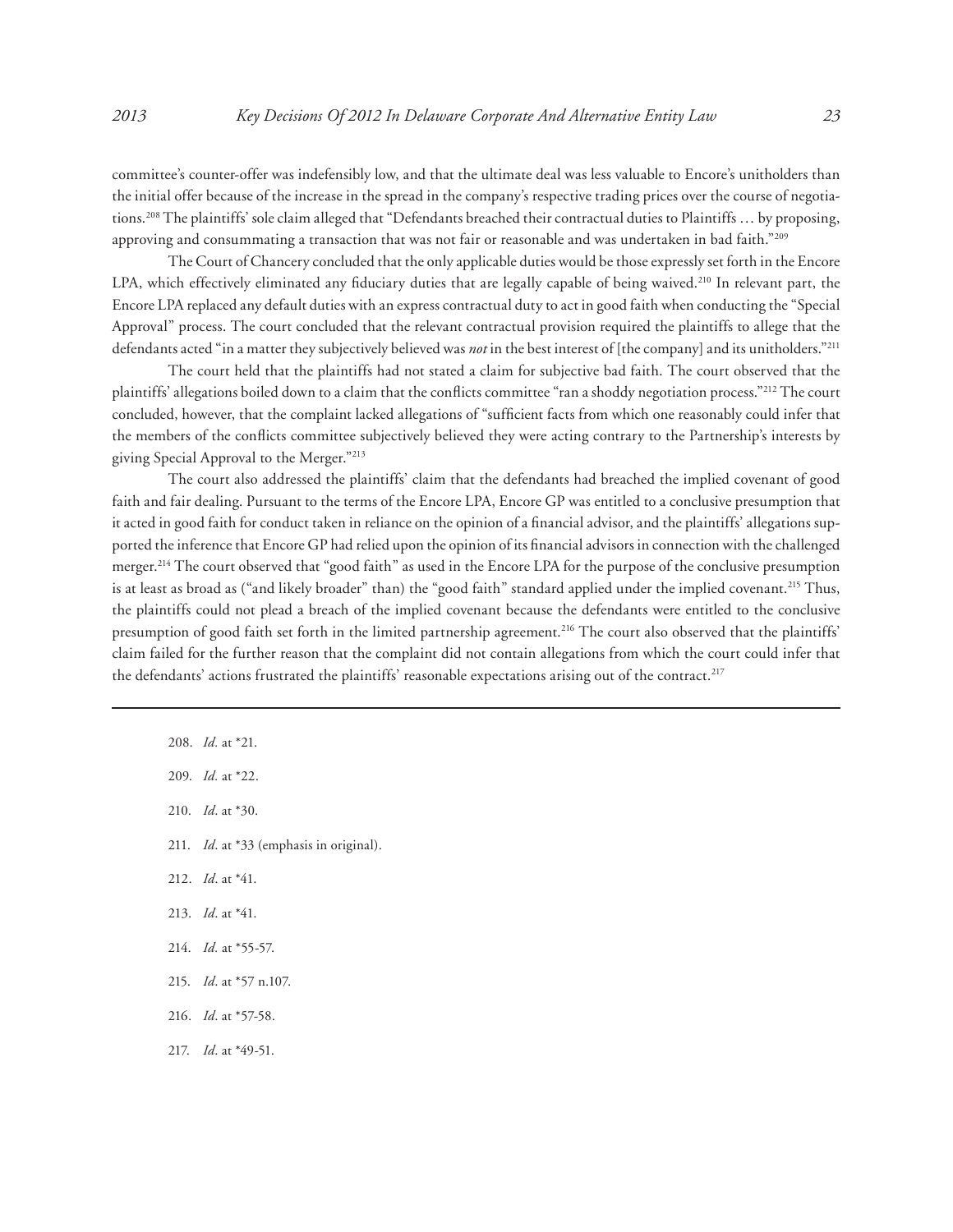# **4.** *Brinckerhoff V. El Paso Pipeline GP Company*

The final case is *Brinckerhoff v. El Paso Pipeline GP Company*, 218 which Chancellor Strine decided from the bench following oral argument.219 The challenged transaction in *Brinckerhoff* was a conflict transaction involving (i) El Paso Pipeline Partners, LP ("El Paso"), which was a publicly traded master limited partnership, and (ii) El Paso Corporation ("EPC"), which was the controller of El Paso's general partner.<sup>220</sup> In the challenged transaction, El Paso had agreed to acquire EPC's 51% interest in two other entities. El Paso's limited partnership agreement (the "El Paso LPA") eliminated any common law fiduciary duties and displaced those duties with contractual duties.221 Specifically, the El Paso LPA provided four methods for obtaining approval of a transaction involving a conflict of interest.<sup>222</sup> If one of those four methods was employed, the El Paso LPA provided that the transaction "shall be permitted and deemed approved by all partners, and … shall not constitute a breach of [the El Paso LPA]."223 For the challenged transaction, the defendants had elected to utilize the Special Approval method that required "approval by a majority of [the members of] the conflicts committee acting in good faith."224 The El Paso LPA also created a rebuttable presumption that the conflicts committee acted in good faith.<sup>225</sup> Another provision of the El Paso LPA separately provided a conclusive presumption of good faith for acts taken by the general partner in reliance on the opinion of an independent expert.<sup>226</sup>

Among other things, the plaintiff alleged that (i) El Paso paid a grossly unfair price for the assets at issue, and (ii) critical information was omitted or not considered by the conflicts committee and its advisors in granting Special Approval – including information about contemporaneous and comparable transactions, and EPC's refusal to exercise a right of first refusal it held as to certain of the same assets. Based on these allegations, the plaintiff argued that he had rebutted the presumption of good faith created by the Special Approval process employed to approve the challenged transaction. The defendants argued that the plaintiff's allegations were insufficient to create an inference of bad faith sufficient to overcome the contractual rebuttable presumption of good faith resulting from the use of a conflicts committee. The defendants also argued that they were entitled to a conclusive presumption of good faith because the conflicts committee had obtained the opinion of an independent financial advisor.

The Court of Chancery held that the plaintiff had pleaded facts that, if true, would support a claim that the "[conflicts] committee consciously approved a transaction that it believed was unduly favorable to the parent at the expense

- 218. Transcript, C.A. No. 7141-CS (Del. Ch. Oct. 26, 2012).
- 219. Before announcing his ruling, the Chancellor offered the following words of caution: "People now are putting too much stock in bench rulings. People who are not from Delaware used to never even see them, and now they trade as some sort of samizdat literature, as if they are published opinions or something. They're not, but they're important to the exercise of justice ...." *Id.* at 52*.*
	- 220. *Id.* at 5. 221. *Id.* at 6. 222. *Id.* at 7. 223. *Id.* 224. *Id.* 225. *Id.* at 7. 226. *Id.* at 34-35.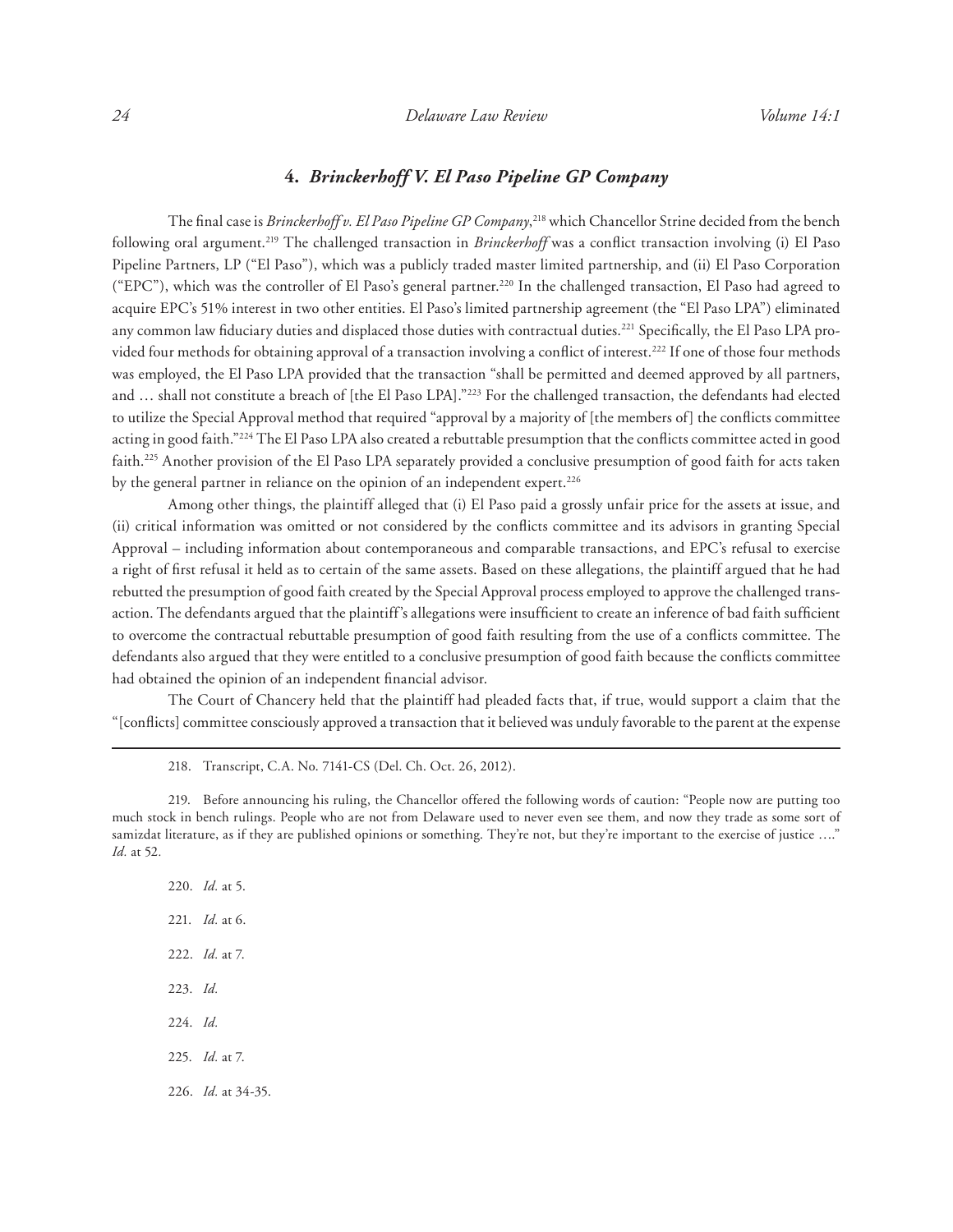of the interest the committee was charged to protect."227 These facts included the conflicts committee's failure to consider "a contemporaneous transaction in the same asset space involving the parent, a transaction that the pricing terms of which create[d] an inference of fairly gross price mismatching," and the fact that the parent "eschew[ed] the option" to buy into the same space as that was being sold to El Paso.<sup>228</sup> The court further observed:

[T]he conflicts committee and its financial advisor, if they were doing their job, would have known of these inconvenient facts. The absence of any candid dealing with them and explanation of why they're distinct, and the pricing of the transaction at a multiple that the plaintiffs plead was exceedingly disparate, does to my mind create a pleading stage inference.<sup>229</sup>

The court also rejected the defendants' argument that the conclusive presumption of good faith applied because the conflicts committee had relied upon an independent financial advisor. The court questioned whether the El Paso LPA could be read to give a general partner the benefit of a contractual conclusive presumption of good faith in circumstances where a flawed conflicts committee process had failed to sustain the defendants' reliance upon a contractual rebuttable presumption of good faith.230 In this regard, the court found the El Paso LPA to be ambiguous as to whether both contractual presumptions could apply at the same time, and observed that such ambiguities are "not read in favor of a party seeking exculpation or the narrowing of default duties that would otherwise exist ...."<sup>231</sup> According to the court, "when [the limited partnership agreement] says that the conflict committee acts under a particular standard, that's the standard; and that the general partner is benefited for this reason."232 The unstated implication of this statement appears to be that the court was not prepared to permit the general partner to obtain the benefit of a Special Approval process that was not formally employed in the challenged transaction — even if the facts might arguably have supported the employment of that process.

# **C. Implied Covenant Of Good Faith And Fair Dealing**

In 2012, the Court of Chancery also clarified the scope of the implied covenant of good faith and fair dealing in the governing agreements of alternative entities. As set forth above, a number of the alternative entity cases involved claims for breach of the implied covenant of good faith and fair dealing. In a few of those cases, the court confirmed that a claim for breach of the implied covenant and fair dealing is not a substitute for a claim for breach of fiduciary duty.<sup>233</sup>

227. *Id*. at 56. 228. *Id*. at 56-57. 229. *Id.* at 8. 230. *Id*. at 15-17. 231. *Id*. at 55. 232. *Id*.

233. *See*, *e.g*., *Encore*, 2012 Del. Ch. LEXIS 214, at \*46 (holding that the implied covenant "is not a 'free floating duty' or 'a substitute for fiduciary duty analysis'"); *Gatz*, 40 A.3d at 854 (observing that "[a] generalized 'fairness' inquiry under the guise of an 'implied covenant' review is an invitation to, at best, reinvent what already exists in another less candid guise, or worse, to inject

continued on page 26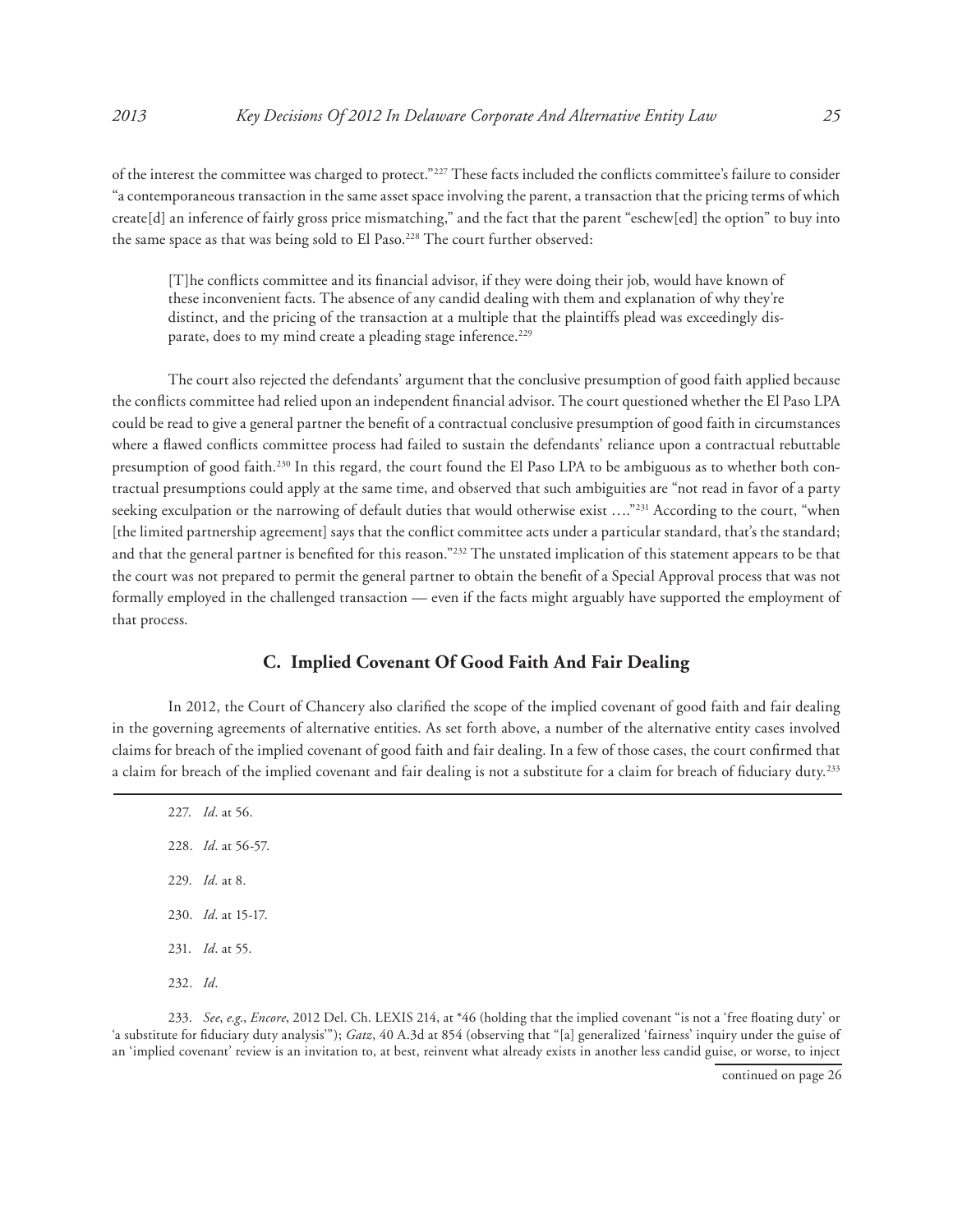In *ASB Allegiance Real Estate Fund v. Scion Breckenridge Managing Member, LLC,<sup>234</sup> the court further explained the dif*ference between an implied covenant analysis and a fiduciary duty analysis.

In *ASB*, Vice Chancellor Laster held that the plaintiff, which was a party to an LLC agreement, was entitled to an award of fees pursuant to a contractual provision that awarded attorney's fees to a prevailing party in any action to "enforce the provisions of [the LLC Agreement]."235 The defendant asserted that the LLC Agreement did not entitle the plaintiff to collect attorney's fees for defending counterclaims asserting breach of fiduciary duty and breach of the implied covenant of good faith and fair dealing. The court rejected the defendant's arguments, holding that the defendant's breach of fiduciary duty claim arose from a provision in the applicable LLC agreement and that the claim was one to enforce the terms of the LLC agreement.

As to the defendants' counterclaim for breach of the implied covenant of good faith and fair dealing, the court held that "[n]otwithstanding the covenant's potentially misleading moniker and decisional references to a culpable mental state, a claim for breach of the implied covenant is a contract claim …."236 The court explained, in great detail, how a claim for a breach of the implied covenant of good faith and fair dealing differs from a "tort claim" for breach of fiduciary duty. The court reasoned that there is a temporal component that is "critical" to each claim.<sup>237</sup> In a breach of fiduciary duty claim, the "court examines the parties as situated at the time of the wrong."238 The court considers "whether the defendant owed the plaintiff a duty" and "whether the duty was breached."239 The court may consider historical events to inform its analysis, "but liability depends on the parties' relationship when the alleged breach occurred, not on the relationship as it existed in the past."<sup>240</sup> By contrast, an implied covenant claim "looks to the past."<sup>241</sup> In an implied covenant analysis, the court asks "what the parties would have agreed to themselves had they considered the issue in their original bargaining positions at the time of contracting."242 The parties' relationship at the time of the wrong is less important in an implied covenant analysis. As such, the "fair dealing" component of an implied covenant analysis is not akin to a "fair dealing" analysis in an entire fairness review. Fair dealing in an implied covenant analysis is a "commitment to deal 'fairly' in the

- 234. 50 A.3d 434 (Del. Ch. 2012).
- 235. *Id*. at 439.
- 236. *Id*. at 444-45.
- 237. *Id*. at 440.
- 238. *Id.*
- 239. *Id.*
- 240. *Id*.
- 241. *Id*.
- 242. *Id*.

continued from page 25

unpredictability into both entity and contract law, by untethering judicial review from the well-understood frameworks that traditionally apply in those domains").